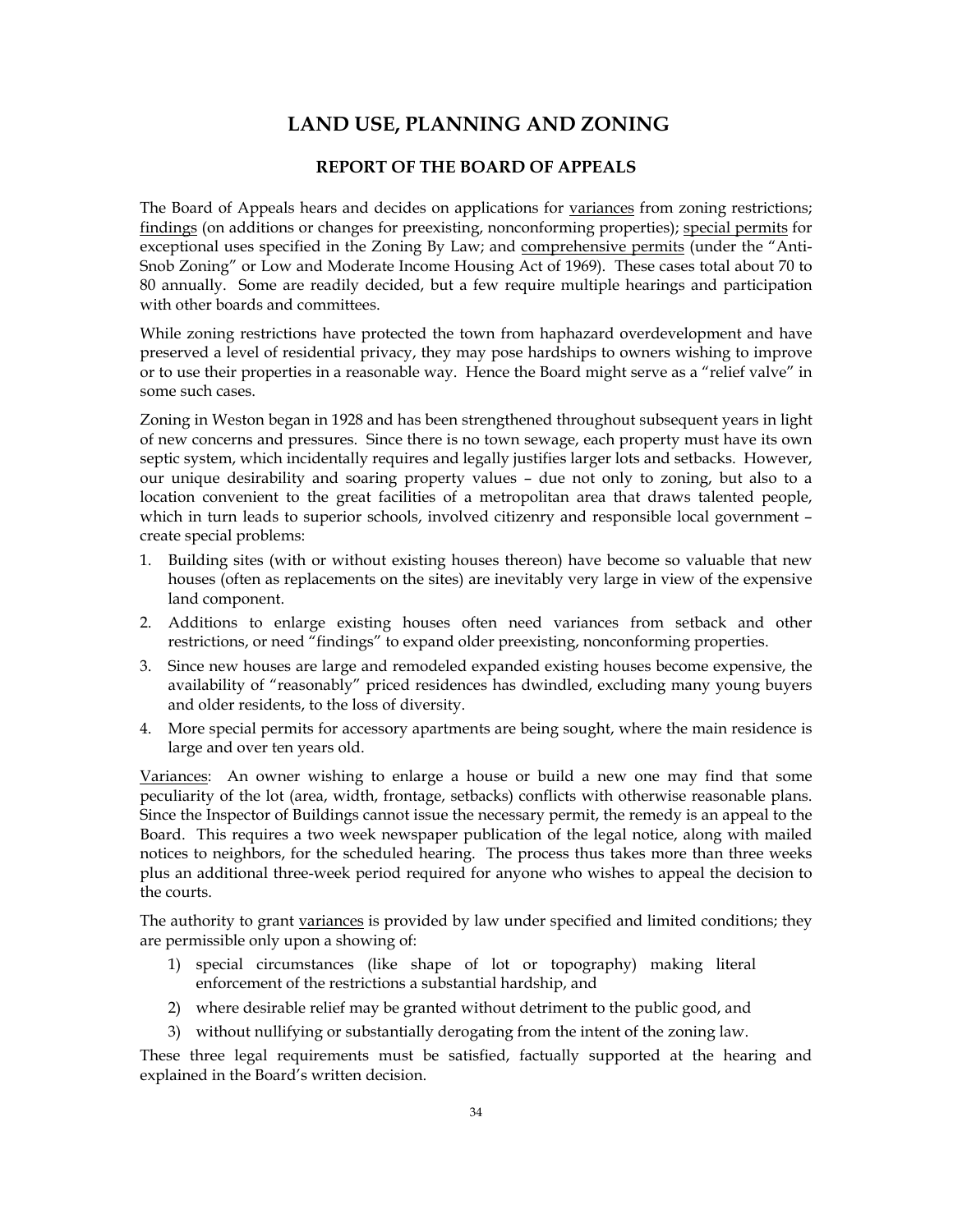Findings: If a house was built before zoning or tightening revisions, on what becomes a preexisting, nonconforming lot, it is "grandfathered". However, the owner may wish to improve the house; if the addition does not extend beyond the present setback requirements or does not create new nonconformities, he/she may seek a "finding," a simpler procedure, that the change will not be more detrimental to the neighborhood. In view of the circumstances referred to above, these "findings" are becoming more frequent.

Special Permits may be granted for a variety of exceptional uses of property in instances provided for in the "Use Regulations" section of the Zoning By-Law covering all districts (residential, multiple dwelling, business, "R&D," wetlands and Aquifer Protection). The special permit procedure also applies to accessory apartments, non-incidental removal of loam, sand, and gravel, and to the storage of vehicles, supplies and equipment in a residential district under special circumstances. In many of these cases the site plan approval procedure must first be followed, or waived, in conjunction with the Planning Board's prior review. While the special permit procedure allows for wide discretion, it cannot be used to permit any use contrary to the Zoning By-Law.

Comprehensive Permits - In 1969, Massachusetts enacted the "Anti-Snob Zoning" or Low and Moderate Income Housing Act. Under this law, a developer (public agency, limited dividend or nonprofit organization) may seek a "comprehensive permit" with the Board of Appeals to build low or moderate income housing, overriding local zoning restrictions. Such developments have been approved: in 1995, "Winter Gardens" (a 24 house project, six permanently designated as "affordable" for buyers satisfying limited income and asset requirements under state regulations); in 1999, "Dickson Meadow" (an 18 house project, six "affordable"); and in 2004, eight units of mixed income housing at 809-811 Boston Post Road. A new application for 16 units at 680 South Avenue is currently before the Board.

Conclusion: Hearings by the Board are fully public; neighbors are formally notified and may attend and voice their opinions or concerns. Some cases do provoke controversy and a few require public hearings over extended periods. The Board makes a sincere effort to listen to each interested neighbor, or resident, or other parties and attorneys if involved. The Planning Board, Conservation Commission, Board of Health, Historical Commission and others may be involved.

The Board's members typically serve for many years, providing seasoned experience, continuity and collegiality. Three of the six Board members sit on each panel.

## **REPORT OF THE COMMUNITY PRESERVATION COMMITTEE**

The Community Preservation Committee (CPC) evaluates proposals submitted by Weston residents or other boards and committees for use of funds that the Town receives pursuant to the Community Preservation Act, which the Town accepted in 2001. Those projects that the CPC deems to be the best and most suitable are recommended to Town Meeting, which has the sole power to approve or reject funding of the proposals the CPC has recommended.

Early in the year HUD withdrew its funding of Section 8 vouchers which the Brook School Elderly Housing Committee and the Town were depending on to meet its financial obligations on the 24 new units under construction. A plan was conceived whereby CP housing funds could be used to purchase affordability restrictions on 13 of the 24 new units.

At Annual Town Meeting in May, 2004, the CPC presented its recommendations for FY05. The articles sponsored by the CPC at May, 2004 Town Meeting were as follows: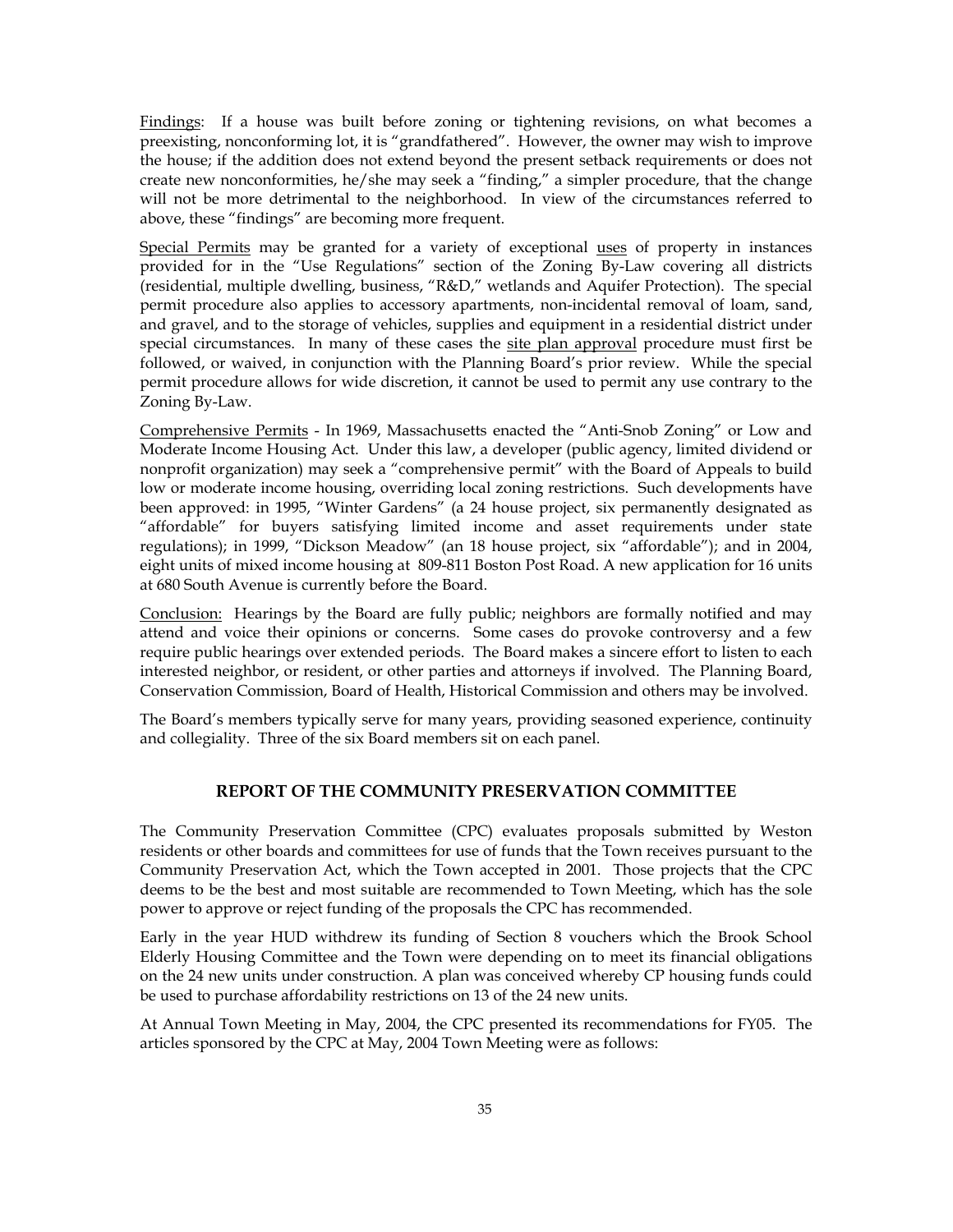A uniform allocation of \$220,000 was made to each of the three dedicated sub-accounts: open space and recreation, affordable housing, and historic preservation. Once funds are thus set aside for a specific purpose, they may not be reassigned to a different purpose. In the interest of greatest flexibility to address any of the three purposes, the CPC continued to pursue a policy of allocating close to the 10% minimum to each account and keeping most of the funds as unreserved, where it may be drawn upon to address any of the three purposes.

Appropriations approved by Town Meeting were as follows:

*Administrative expenses: --* \$60,000 as follows:

| \$15,000 | Playing fields master plan |
|----------|----------------------------|
| \$10,000 | Appraisals, legal services |
| \$5,000  | Printing, mailing          |
| \$30,000 | <b>Staffing</b>            |

*For open space preservation* -- \$329,250 to service the debt on the Sunday Woods bond, the second payment on a five year bond.

*For open space preservation* -- \$20,000 for field restoration to clear several of Weston's 36 fields to their historic stone wall boundaries.

*To the historic reserve fund* from the general unreserved fund: -- \$350,000 for a new boiler and restoration of the exterior of the Josiah Smith Tavern. The insurance payment of \$23,500 for damages caused by the failure of the old boiler will be applied to the cost of a new boiler, so the actual appropriation from the historic reserve fund was \$326,500. Even though the future use of the building has not yet been determined, the need for repairs to and restoration of the exterior could not be postponed in good conscience, as further damage to the interior would occur; also, because the preservation restriction on the building's exterior precludes changes, Town Meeting accepted the conclusion that that exterior work done with the money would not need to be undone and redone once a use for the building was defined.

*From the historic reserve fund*, for restoration and renovation of the Melone Homestead: \$240,000. The Melone Homestead is a Town-owned old house located on a tract of conservation land known as the Sears land, which has been designated by the Historical Commission as historically significant. The Melone Homestead is rented by Land's Sake for use as office space and as housing for Land's Sake employees and is in need of renovation to bring it up to code.

*To subsidize the expansion of the Brook School apartments* to ensure that 13 of the 24 new units will be classified as affordable units in perpetuity: -- \$363,000, as the first payment in a 12 year plan. In order for CP funds to be eligible for this project, Town Meeting was asked to amend the vote taken at Special Town Meeting in November, 2002, that specified the funding sources for the addition to the Brook School Apartments to include CP funding.

In October, the third disbursement from the State's matching Trust Fund was received. Again, the match was 100%, which for Weston was \$1,122,336. Adding this to the total revenue received through FY04 yields revenues of \$6,260,733, over the course of three years into Weston's fund.

In the late months of 2004, the CPC's attention turned to the potential acquisition of approximately 5 acres of open space that would very nearly link the Town Green to the existing large tract of Sears conservation land, in a transaction that may also yield an affordable house lot on Church Street that would be gifted to the Weston Affordable Housing Foundation by the sellers.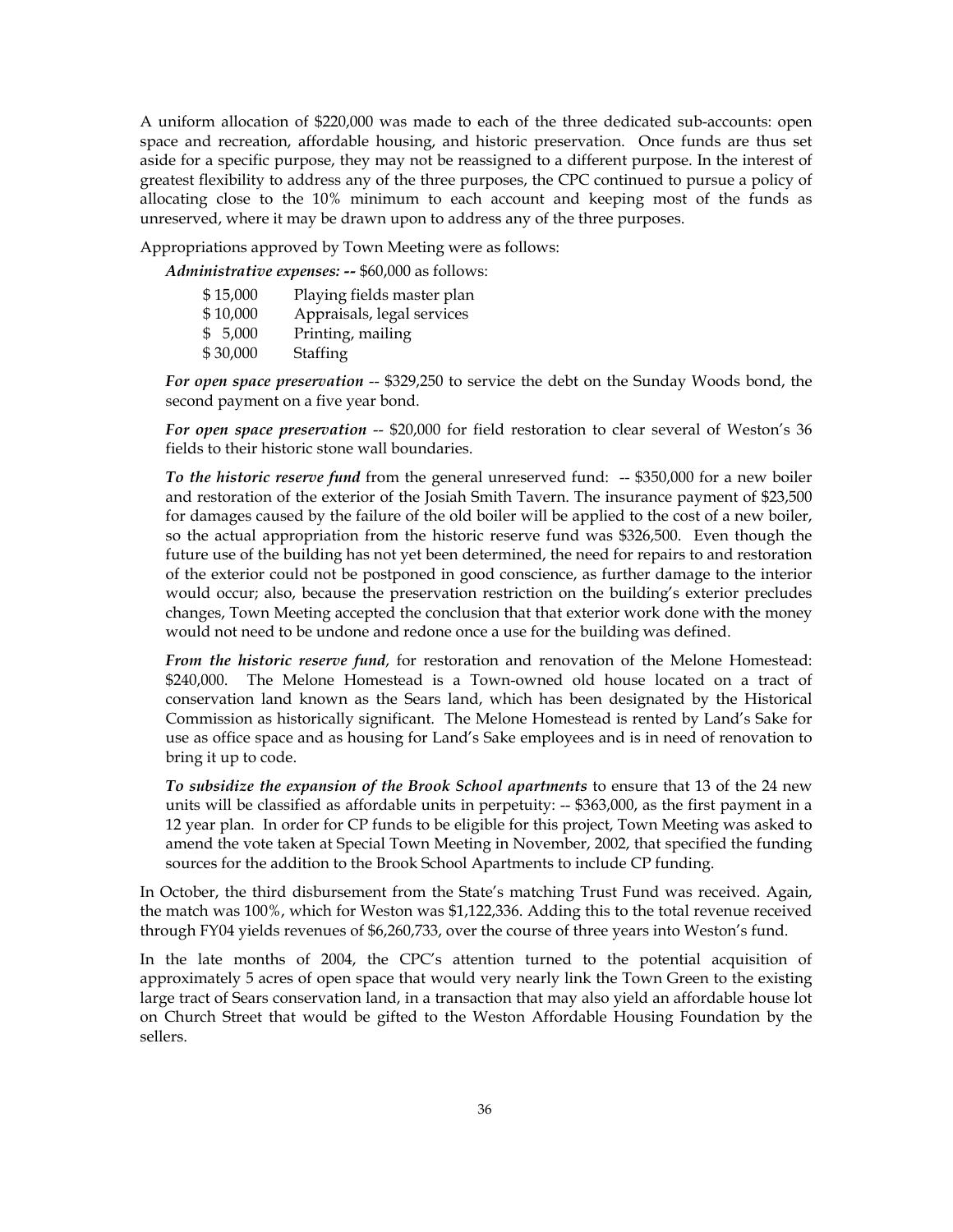The playing fields study that the CPC voted to subsidize with \$15,000 last year has not yet been done, so that amount was set aside again this year. Working together, the Recreation Department and the School Department prepared an RFP, (even though the project is not subject to the public bid laws.) Only one contractor responded, and the bid was high. The scope of work defined in the RFP is being revised and negotiations with the contractor are expected, with the hope that a lower and mutually agreeable price point can be identified.

The CPC is also working with Weston's Human Resource Director and the Town Manager to define a job description, necessary before the committee can advertise for and hire a staff person. The services of a paid staffer could be very useful on a part-time, project-based, or occasional basis.

In December, the director and several Board members of the Gifford School came to discuss the renovation of their administration building, a Federal-style house at 177 Boston Post Road. They expressed willingness to consider placing a preservation restriction on elements of the property. If they decide to follow the Historical Commission's advice on various aspects of renovation to the building's exterior, it is possible that the HC will recommend appropriation of monies from the historic reserve for some construction costs, as well as the value of the preservation restriction.

## **SUMMARY OF COMMUNITY PRESERVATION REVENUES AND FUND ALLOCATIONS**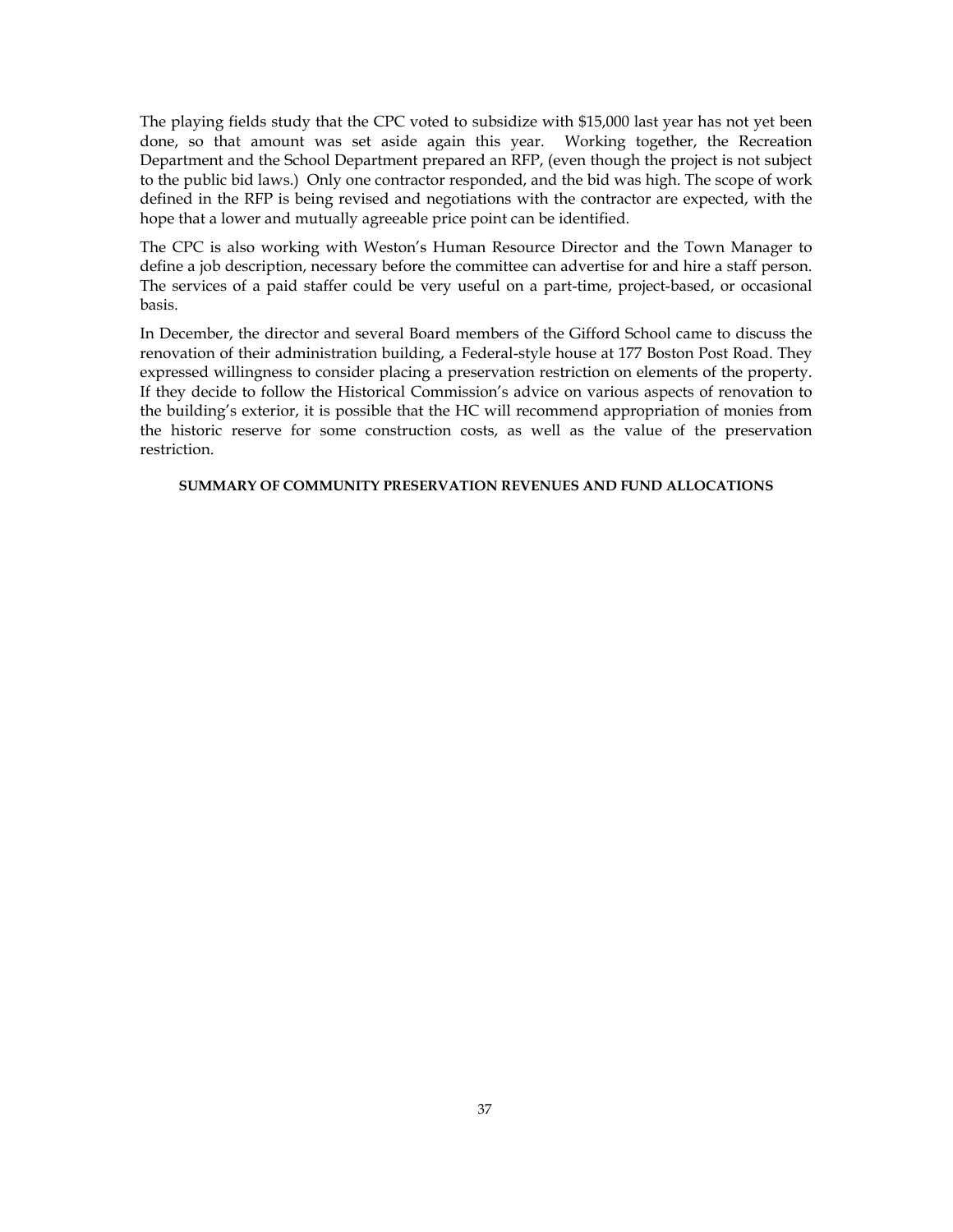| <b>CPA FUNDS - REVENUE</b><br><b>Property Surcharge</b><br><b>State Match</b><br>Investment Income     | \$<br><b>FY02</b><br>927,936<br>2.457 | \$<br><b>FY03</b><br>1,042,135<br>935,343<br>8,141 | \$<br><b>FY04</b><br>1,123,880<br>1,051,629<br>16,750 | \$<br><b>FY 05 Est.</b><br>1,200,000<br>1,122,336 |
|--------------------------------------------------------------------------------------------------------|---------------------------------------|----------------------------------------------------|-------------------------------------------------------|---------------------------------------------------|
| Donations/Other<br><b>Total Revenues</b>                                                               | \$<br>1,384<br>931,777                | \$<br>2,821<br>1,988,440                           | \$<br>2,145<br>2,194,404                              | \$<br>2,322,336                                   |
| <b>USE OF FUNDS</b>                                                                                    |                                       |                                                    |                                                       |                                                   |
| Open Space                                                                                             |                                       |                                                    |                                                       |                                                   |
| Balance - beginning of fiscal year                                                                     | \$                                    | \$<br>93,212                                       | \$<br>239,101                                         | \$<br>141,431                                     |
| New allocation<br>Appropriation not used                                                               | 93,212                                | 180,000                                            | 220,000<br>18,330                                     | 220,000                                           |
| Less: Appropriations for                                                                               |                                       |                                                    |                                                       |                                                   |
| Debt Service - Sunday Woods                                                                            |                                       | 34,111                                             | 336,000                                               | 329,250                                           |
| <b>Field Restoration</b>                                                                               |                                       |                                                    |                                                       | 20,000                                            |
| Balance at end of fiscal year                                                                          | \$<br>93,212                          | \$<br>239,101                                      | \$<br>141,431                                         | \$<br>12,181                                      |
| <b>Historic Preservation</b>                                                                           |                                       |                                                    |                                                       |                                                   |
| Balance - beginning of fiscal year                                                                     | \$                                    | \$<br>93,212                                       | \$<br>58,212                                          | \$<br>53,212                                      |
| New allocation                                                                                         | 93,212                                | 180,000                                            | 220,000                                               | 220,000                                           |
| Less: Appropriations for                                                                               |                                       |                                                    |                                                       |                                                   |
| 787 Boston Post Road - Historic Preservation<br>Mill Dam 39 Crescent Street - Preservation Restriction |                                       | 155,000<br>60,000                                  |                                                       |                                                   |
| 809-811 Boston Post Road - Preservation Restriction                                                    |                                       |                                                    | 225,000                                               |                                                   |
| Melone Homestead - Historic Preservation                                                               |                                       |                                                    |                                                       | 240,000                                           |
| Balance at end of fiscal year                                                                          | \$<br>93,212                          | \$<br>58,212                                       | \$<br>53,212                                          | \$<br>33,212                                      |
| <b>Community Housing</b>                                                                               |                                       |                                                    |                                                       |                                                   |
| Balance - beginning of fiscal year                                                                     | \$                                    | \$<br>93,212                                       | \$<br>273,212                                         | \$<br>333,212                                     |
| New allocation                                                                                         | 93,212                                | 180,000                                            | 220,000                                               | 220,000                                           |
| Less: Appropriations for                                                                               |                                       |                                                    |                                                       |                                                   |
| 809-811 Boston Post Road                                                                               |                                       |                                                    | 160,000                                               | 363,000                                           |
| <b>Brook School Apartments</b><br>Balance at end of fiscal year                                        | \$<br>93,212                          | \$<br>273,212                                      | \$<br>333,212                                         | \$<br>190,212                                     |
|                                                                                                        |                                       |                                                    |                                                       |                                                   |
| <b>Administrative Funds</b>                                                                            |                                       |                                                    |                                                       |                                                   |
| Allocated                                                                                              | \$                                    | \$<br>59,500                                       | \$<br>44,000                                          | \$<br>60,000                                      |
| Spent                                                                                                  |                                       | 8,134                                              | 20,870                                                | 60,000                                            |
| Returned to unallocated funds                                                                          | \$                                    | \$<br>51,366                                       | \$<br>23,130                                          | \$                                                |
| <b>Unallocated Funds</b>                                                                               |                                       |                                                    |                                                       |                                                   |
| Balance - beginning of fiscal year                                                                     | \$                                    | \$<br>652,141                                      | \$<br>1,262,447                                       | \$<br>2,775,981                                   |
| Unallocated CPA Revenues account<br>Unexpended Admininistrative funds                                  | 652,141                               | 1,388,940<br>51,366                                | 1,490,404<br>23,130                                   | 1,602,336                                         |
| Less: Appropriations for                                                                               |                                       |                                                    |                                                       |                                                   |
| Open Space - Sunday Woods                                                                              |                                       | 800,000                                            |                                                       |                                                   |
| Historic Preservation -- Josiah Smith Tavern                                                           |                                       |                                                    |                                                       | 326,500                                           |
| Historic Preservation -- Fiske Law Office                                                              |                                       | 30,000                                             |                                                       |                                                   |
| Balance at end of fiscal year                                                                          | \$<br>652,141                         | \$<br>1,262,447                                    | \$<br>2,775,981                                       | \$<br>4,051,817                                   |

## **REPORT OF THE CONSERVATION COMMISSION**

 The Conservation Commission is responsible for the protection and management of Weston's conservation land and the administration of the Massachusetts Wetlands Protection Act.

 The administration of the Wetlands Protection Act continues to take over one half the time of the Conservation Commission. A total of 86 hearings were conducted during the year. Persons contemplating any work in or within 100 feet of a wetland, or within 200 feet of a stream which flows continuously throughout the year, should seek information about the Wetlands Protection Act at the Commission's office in the Town Hall.

During the past year, the Commission has remained committed to the responsible use and management of the Town Conservation land. Trails, fire roads, and hilltop outlooks have been maintained for public use and enjoyment with most of the funding provided by the Weston Forest and Trail Association. Fields throughout the Town have been mowed under contract by Land's Sake.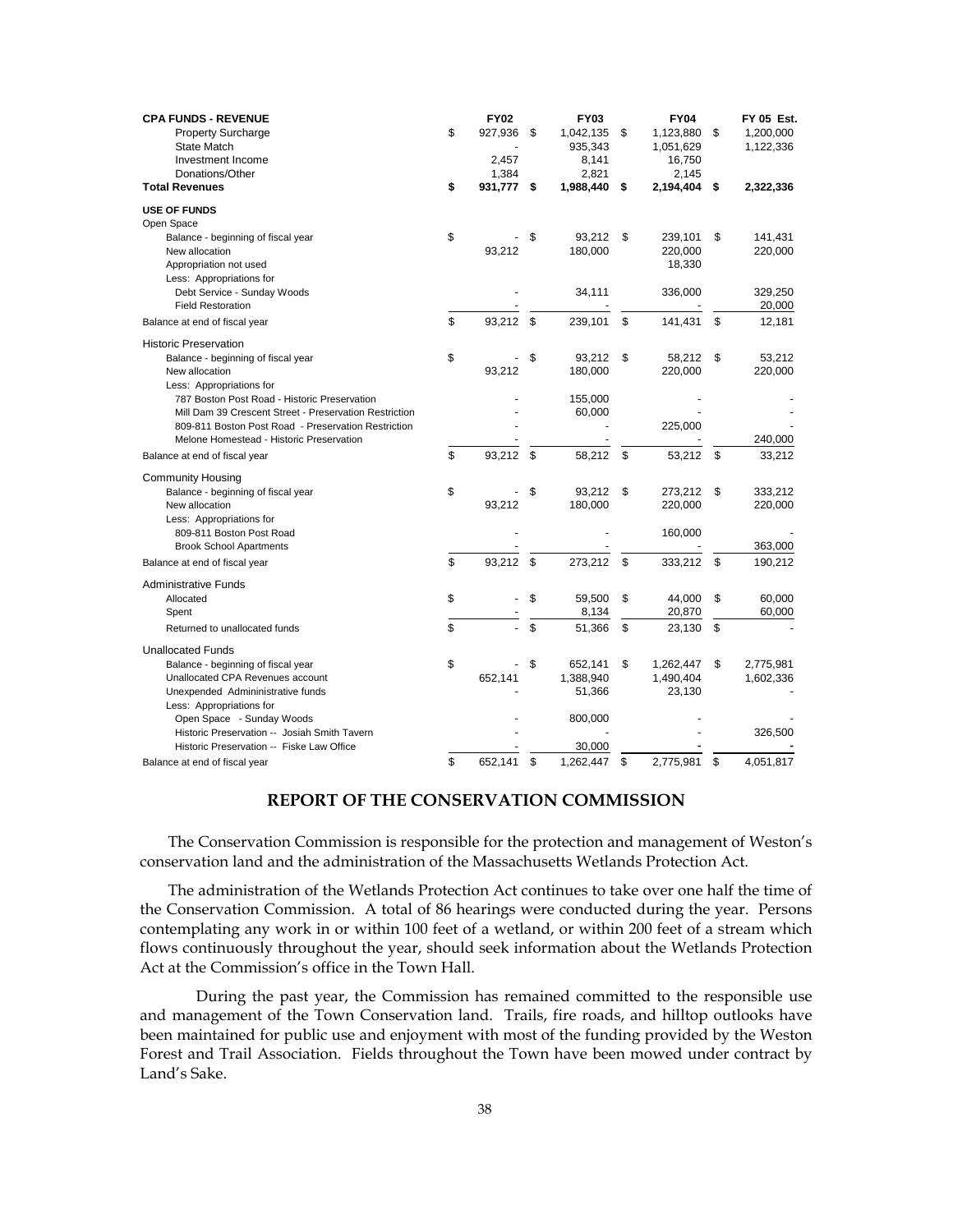The Commission enjoyed another year of stewardship of the Case Estate's Forty Acre Field, which was purchased by the town for municipal purposes from Harvard University's Arnold Arboretum. This area has been managed for the Commission by Land's Sake. Land's Sake is a nonprofit, community service organization dedicated to the productive use and maintenance of land in Weston as well as providing education and employment for young people in Weston. Vegetables, flowers, herbs and fruit were provided for sale at a farm stand or on a pick-your-own basis. Maintenance of this area continued with brush clearing, mowing, walking path upkeep, and tree work. Land's Sake also continues to maintain the apple orchard on Concord Road.

 The Greenpower Farm project continues to be a vital part of the Town's activities. This project is administered by the Conservation Commission and managed for the Commission by Land's Sake. Over 35,000 pounds of fresh produce was delivered at no cost to homeless shelters and food pantries. About 75 youngsters participated in this program. These young people received a practical introduction to organic farming and gardening. They were also involved in the distribution of produce to those who needed it. As in the past, land was also made available for community garden plots. Our popular maple syrup project was continued at the "sugar shack" at the Middle School. The Commission supported Land's Sake's involvement with environmental education projects which were conducted with the School Department.

 A forest management plan has been implemented which now provides fire wood and saw logs. By selective cutting and careful management, the Town's forests will ultimately be more productive and will provide improved wildlife habitat. Interpretive and signed trails have been completed on Conservation land off Crescent Street.

 Land's Sake has been granted a license by the Commission to occupy the Melone Homestead off Crescent Street. This property provides office space and living quarters for some of their staff. Land's Sake has built a greenhouse near the house. There are several fields and a developing sugar bush in the same area which will be used by Land's Sake in the future. This location makes an ideal home for Land's Sake and many of their activities.

 The Commission has initiated a survey of the bounds of the land under its jurisdiction. This project will clarify the limits of the private land which abuts the conservation land in town.

## **REPORT OF THE CRESCENT STREET HISTORIC DISTRICT COMMISSION**

The Crescent Street Historic District is a Local Historic District established under MGL Chapter 40C and is the only such district in Weston. There are eight houses in the district. The Crescent Street Historic District Commission is charged with review of proposed exterior modifications of structures and other features located within the district, in accordance with Article XXVIII of the Town Bylaw as enacted in 1993, provided that the changes are visible from Crescent Street. Of the five members serving on the Commission, three are district residents.

On April 29, one regular meeting was held for the discussion of Commission business and to continue an Appropriateness Hearing to review the design for a new garage at 16 Crescent Street. At the end of the discussion, the owner and Commission jointly agreed to continue the hearing once more to enable the owner to refine the design, with the understanding that hearing will continue upon notification from the owner that the refinements are complete.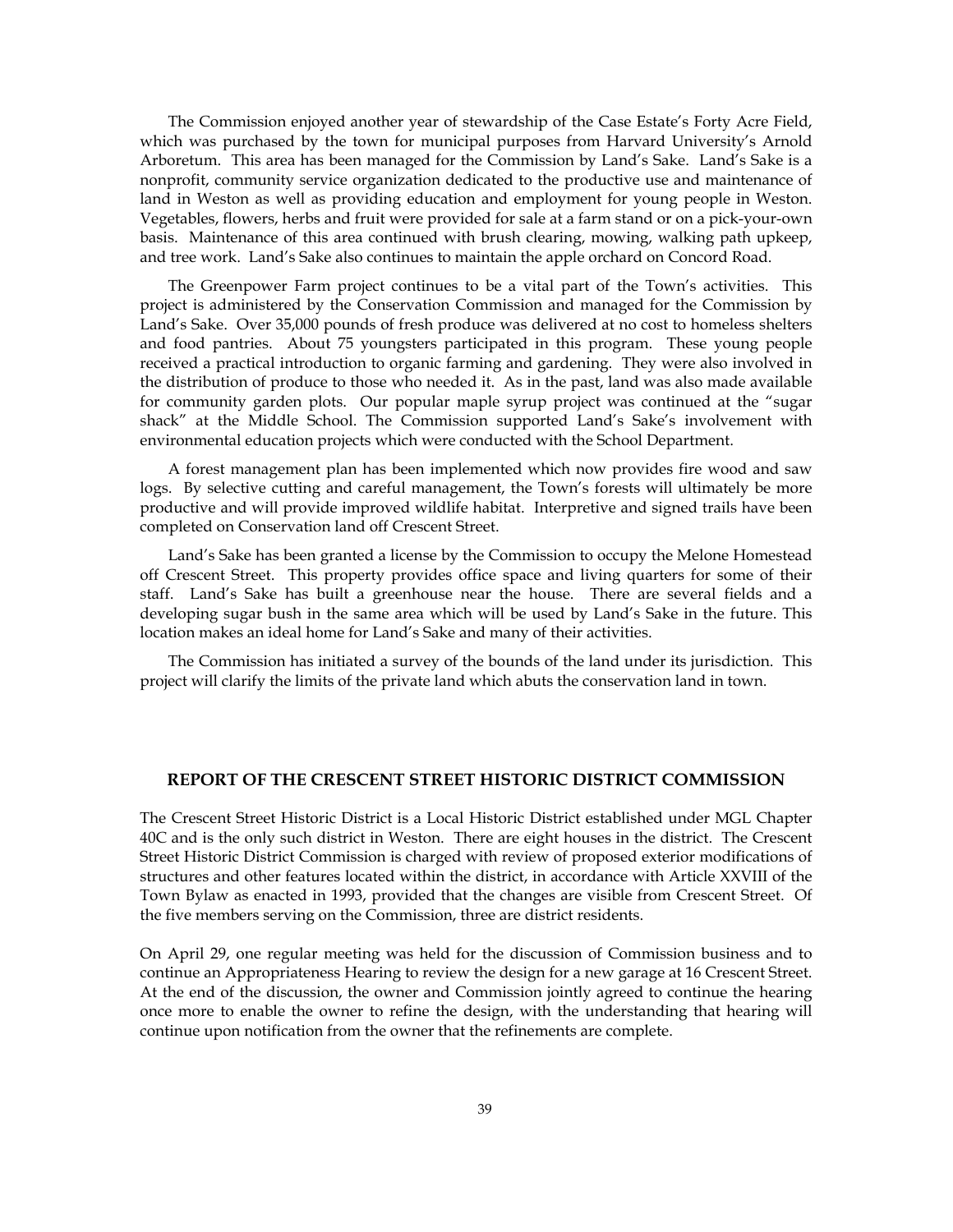## **REPORT OF THE HISTORICAL COMMISSION**

The Historical Commission is appointed by the Selectmen and charged with educating the Town about its history and preserving its historic resources, including both buildings and landscapes. The Commission administers the Demolition Delay By-Law, and co-ordinates historic preservation projects voted by the Town utilizing Community Preservation Act funds. Its subcommittee, the Josiah Smith Tavern Committee, is responsible for recommending and prioritizing restoration and maintenance activity for the Tavern.

## **Community Preservation Act Historic Preservation Projects:**

### Melone Homestead.

In 2004, Town Meeting approved  $$240,000$  for the restoration of this early 19<sup>th</sup> century building to serve as a resource center for town conservation groups and as a residence for an employee of these groups. A committee consisting of members from Land's Sake, the Historical Commission, the Community Preservation Committee and the Conservation Commission are in the process of developing the necessary documentation to put this project out to bid.

#### Josiah Smith Tavern.

At the May 2004 Town Meeting, the Josiah Smith Tavern Committee received an appropriation of \$350,000 from Community Preservation Act funds to restore the exterior of the Josiah Smith Tavern building and the heating system which failed during the winter of 2003. The planned exterior restoration will be historically accurate, in accordance with the preservation restriction held by Historic New England (previously known as the SPNEA), and includes: installing an historically appropriate wood shingle roof, restoring and repainting all exterior siding and trim, restoring the wooden gutters, repointing exposed stone foundation walls as necessary, restoring all exterior window sashes, jambs and trim, and appropriately refurbishing the chimneys to functional condition where advisable in order to preserve them and to ensure safe operation of the fireplaces. The appropriation also included design services and a contingency allowance for any additional minor structural work (e.g., sills) deemed necessary during the renovation.

For several months following Town Meeting, the Committee put considerable effort into planning this exterior restoration, including consideration of transferring the building to a non-profit entity similar to the Golden Ball Tavern Trust in order to ease the regulatory burdens associated with public building projects. In the end, this concept proved infeasible. While these discussions proceeded, the Committee arranged for repainting the barn portion of the building and planned the interim heating restorations. During the final months of the year, the Committee began drafting the RFP for the design services necessary for the exterior restorations and began serious discussions of the potential long term uses of this important town landmark, in association with several other public and private Weston organizations.

At the request of the Selectmen, the Committee also began considering whether and how to integrate the restoration and use of the Old Library building next door to the Tavern into its planning. It was agreed that because of the immediate proximity and many similar issues, that the Committee should consider uses for both buildings jointly during the research and concept phases. The Committee suggested that a separate subcommittee of the Historic Commission might later be established to work in parallel on the Library building. During the year, the JST Committee arranged to have the vines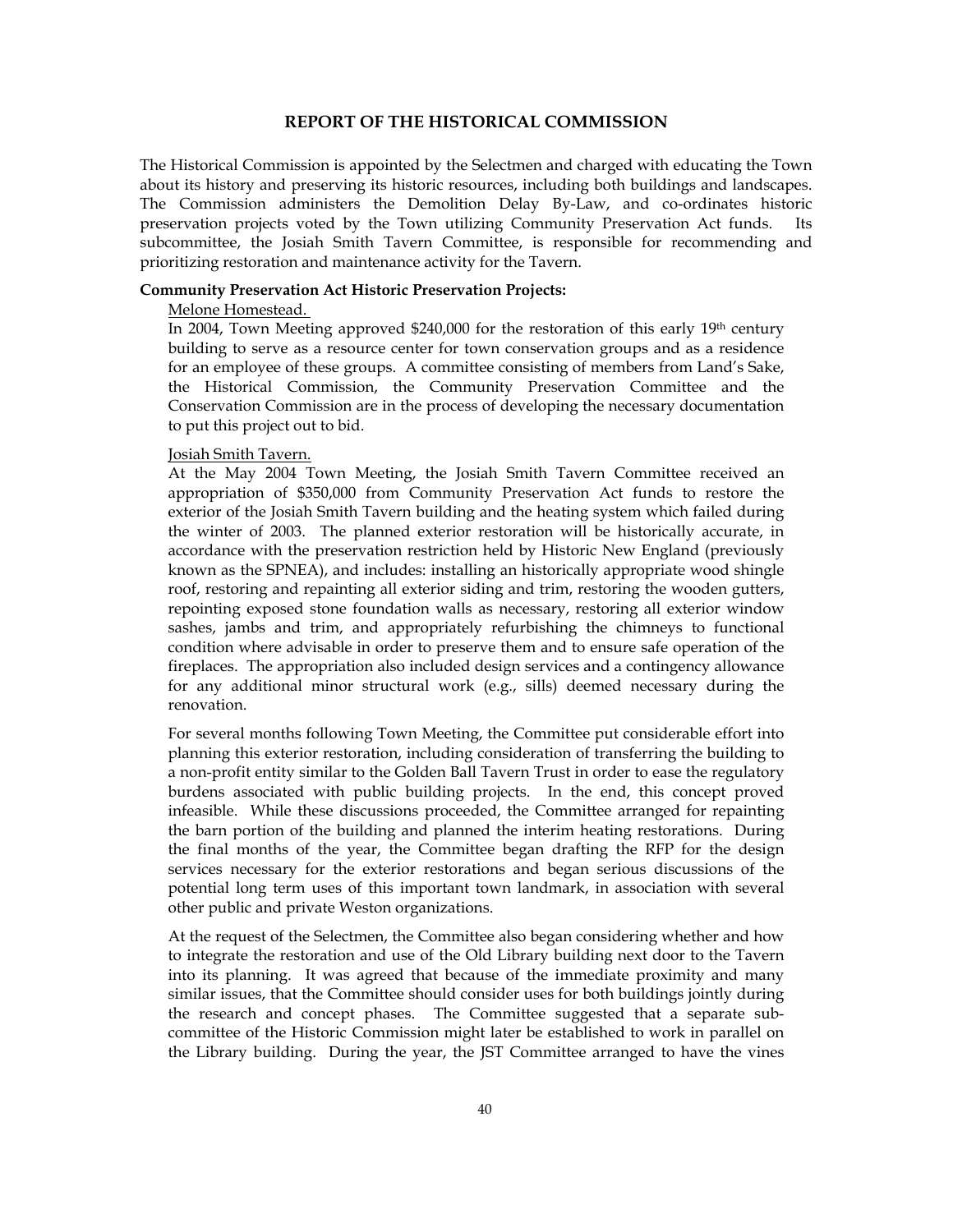covering the Old Library trimmed, so as to maintain the integrity of the masonry and slate roofing.

## Post Road Green.

Town Meeting approved purchase of a preservation restriction on the house and barn on the property at 809-811 Boston Post Road in 2002 as part of a project to create affordable housing in town. Details of the preservation agreement have been finalized, construction documents approved, and work on rehabilitation of the house and barn for four residential units has commenced.

### **Community Education**

In February, the Commission hosted Weston preservation architect David Fixler's fascinating lecture "Revisiting Modernism, Identifying and Revitalizing Our Mid-20th Century Heritage." He described features of the Modernist style and tips for updating and expanding mid-century houses for today's lifestyles.

On August 25, the Silver Hill historic area was listed on the National Register of Historic Places, in recognition of its importance as one of Weston's first real estate developments and of its charming turn-of-the-twentieth century architecture. Silver Hill is the sixth area in Weston to receive this distinction. An application to list the Glen Road Historic Area on the National Register was submitted, and a public hearing held to educate residents of the neighborhood about the meaning of the listing.

### **Preservation Restriction Committee**

The Board of Selectmen created a Preservation Restriction Committee in 2004 to assist the Commission with drafting and administering preservation restrictions granted to the town or purchased with town funds. The Committee has been working on amendments to two of the four restrictions that the Commission administers for the Town and is drafting restrictions for several buildings for which historic preservation CPA funding has been approved.

## **Archiving Project**

The Commission has an extensive collection of documents and materials relating to the history of the Town and its environs. During 2004, Commission member Diane Hubbard commenced what has developed into an extensive project to inventory these articles and to develop appropriate archiving and storage for them. Work to date has been ably assisted by volunteer Glynn Edwards, whose contributions have been invaluable.

### **Demolition Delay**

The Town's Demolition Delay By-Law requires that the Commission review demolition applications for pre-1946 buildings to determine the building's historical significance and whether the proposed demolition activity would be detrimental to this significance. If both determinations are made, the Commission may delay demolition for up to six months while efforts are made to mitigate the problem. In 2004, the Commission reviewed 45 applications, held Initial Determination meetings on 18 of these, and voted 10 of the structures significant. One delay was imposed, on an application to demolish a late  $19<sup>th</sup>$  century house and barn in the Boston Post Road National Register District. The status of two applications was pending at year end.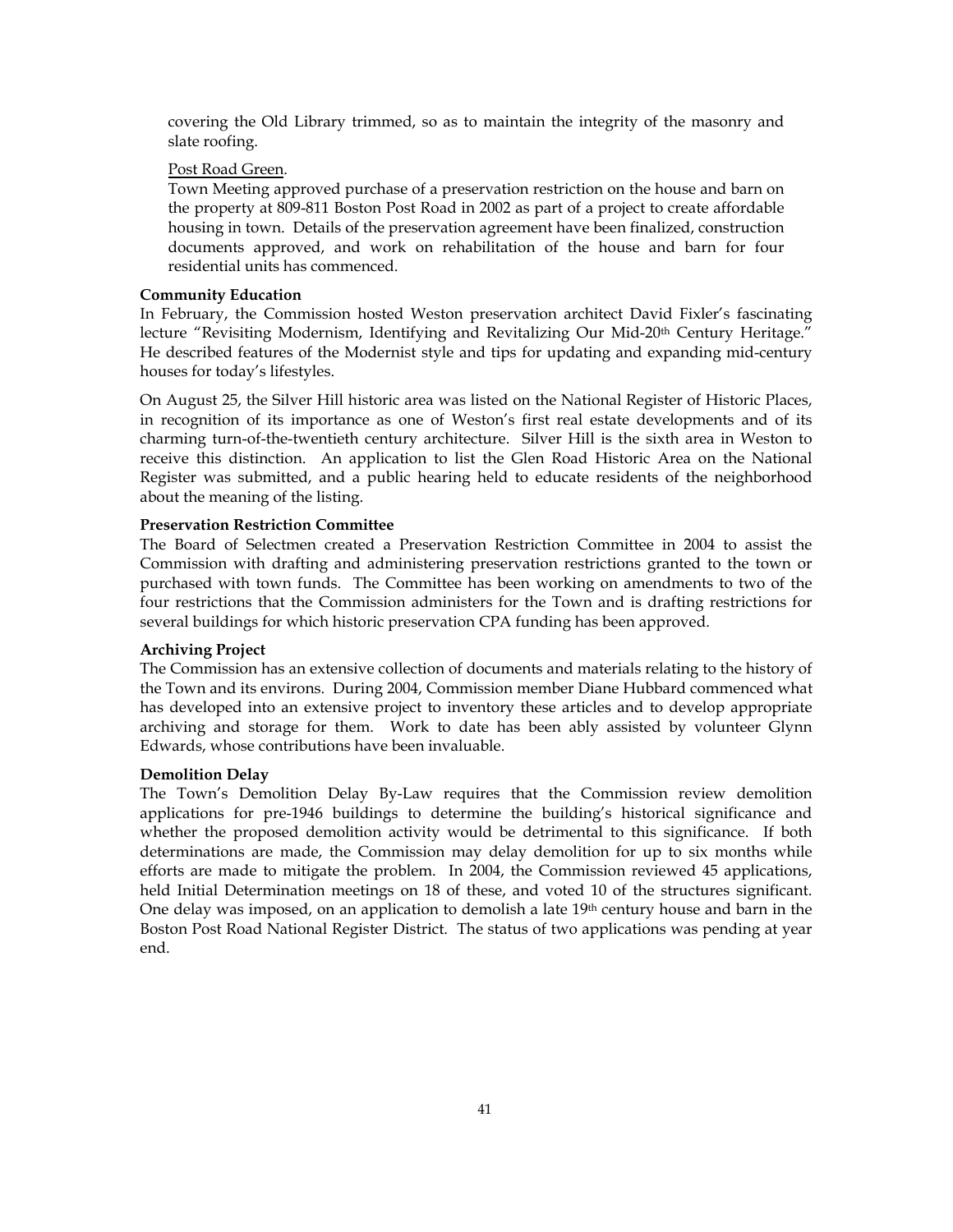

*White Farm at the Cambridge School of Weston* 

*The Cambridge School wanted to replace the 16th century clapboards on this house with vinyl siding to reduce maintenance costs. As a result of the demolition delay process, the Historical Commission convinced the school management to use a long lasting paint with a 25 year guarantee at a lower cost*.

## **Historic Markers**

The Commission awards historic markers to recognize buildings constructed before 1945 which retain their original historic characteristics following submission of an application and processing fee. During 2004, seven markers were awarded on Weston buildings, bringing the total number of markers awarded since the inception of the program to 144.

## **Recognition**

The Commission voted to award Certificates of Appreciation to George Amadon for his efforts in researching Weston's history and to Betsy Friedberg of the Massachusetts Historical Commission for her friendly and expert assistance in obtaining listings on the National Register of Historic Places for several of Weston's historic neighborhoods.

We welcomed Robert Fronk as a new member of the Commission and Peter Caro, Tom Chalmers, and Alicia Primer as members of the new Preservation Restriction Committee. Keith Gross and Andy Marvel provided extremely helpful volunteer assistance during the year. As ever, Pam Fox contributed expert consulting, volunteer help, and advice.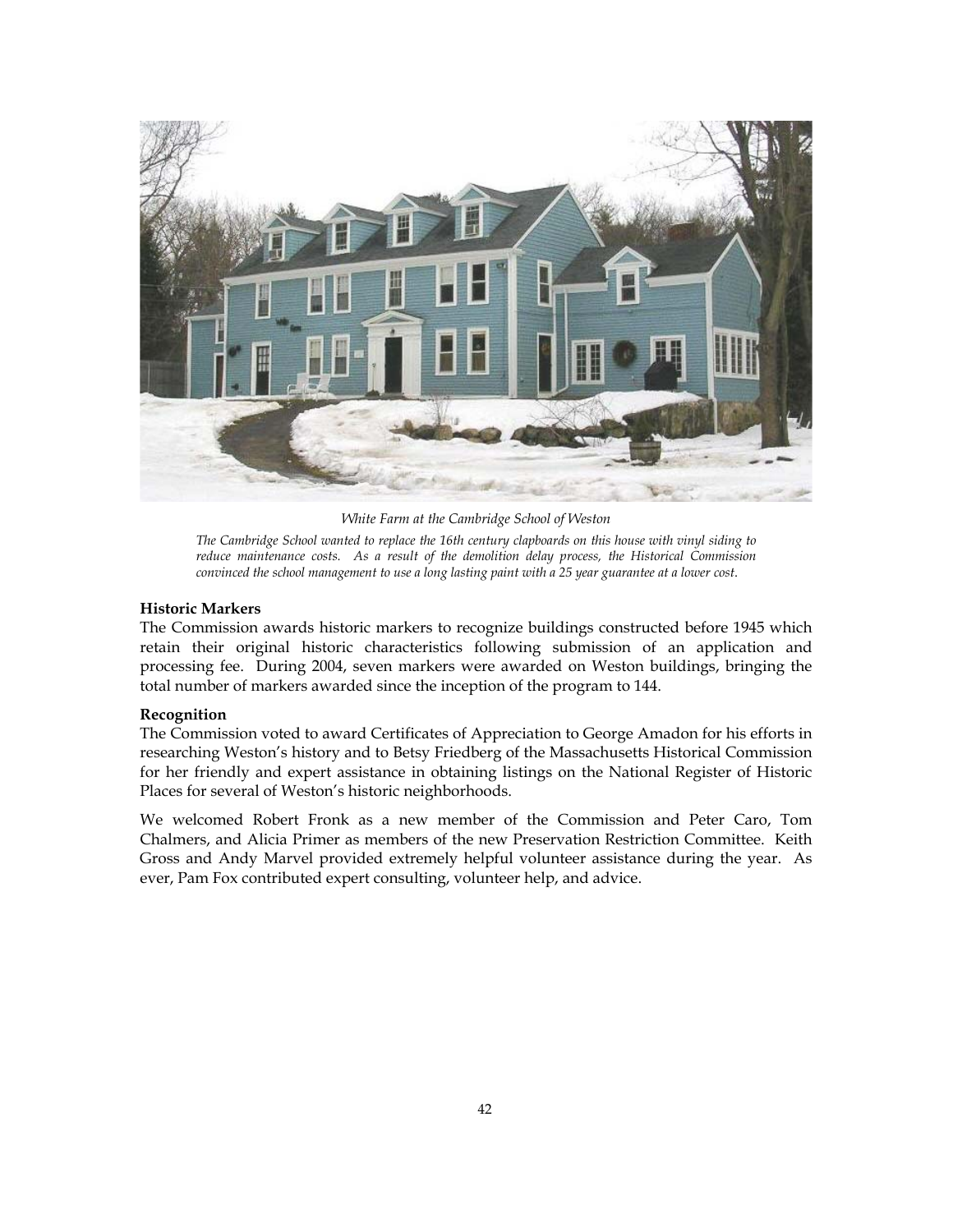## **REPORT OF THE WESTON/MWRA WORKING GROUP**

There is no longer light at the end of the tunnels MetroWest or the Hultman nor can light be seen in the tanks at the Weston Reservoir or at the Norumbega, because (hurrah/hurray) construction is essentially complete and the water is flowing as designed.

Two milestones were achieved in 2004:

1. At the Weston Reservoir, we successfully completed a full year under the trial Memorandum of Agreement (MOA) with the Massachusetts Water Resources Authority (MWRA). At a meeting between MWRA executives and a group consisting of two town Selectmen plus two Working group members we presented the case for a longer term (5-year) extension of the MOA. As of this writing (Feb.2005) a version with slight wording modification, relating to terms of change, has just been received by the Town and has been signed by the Selectmen. The Working Group endorsed the signing.

Details of the public usage of the Weston Reservoir during 2004 will be found in the report of the Public Access Subgroup of the Working Group, chaired by Kay McCahan.

2. Construction of the tank at the Norumbega Reservoir was completed in 2004. Initial testing of the third tank cell indicated biological contamination requiring emptying the cell and disinfection. After disinfection, all tests were passed and the Norumbega Reservoir was taken off line and the tank put into service. The Hultman Aqueduct was taken out of service and awaits cleaning and rehabilitation. The tank is currently being supplied with water via the MetroWest Tunnel.

Landscaping of the tank was started in the Fall, with soil graded on to the top and sides of the tank. Grasses were seeded and planting of trees and shrubs was started. Planting was not completed due to the lateness of the start and the resultant inappropriate timing for the planting of some species. The remaining species will be planted in the Spring. The choice of species was made by the Town's Tree Committee (which at the time was a subcommittee of the Working Group) in consultation with Carol Johnson Associates. Trees, shrubs and meadow grasses were chosen that are native to the area.

The late landscaping start resulted in incomplete germination of all the grasses by the end of the growing season. This, in turn, led to some soil erosion and runoff into adjacent streams. Several citizen observations of silting and stream pollution were recorded. Efforts to correct the problem were initiated by MWRA personnel, but it appears that we will need to wait until Spring of '05 before more progress can be made on the erosion and silting problems.

This problem aside, the project is currently functioning as designed, and work on the Tank in Weston should soon draw to a close. The remaining effort will focus on issues of public access. The report activity of the Public Access Subcommittee, chaired by Kay McCahan, which was the major activity of Working Group during 2004, follows.

## **REPORT OF THE MWRA PUBLIC ACCESS GROUP**

The Massachusetts Water Resources Authority (MWRA) and the Town of Weston are continuing to work cooperatively to provide public access to water supply lands in Weston. By the end of 2005, we expect to have significant portions of MWRA land available for passive recreation, fulfilling a commitment negotiated by the Town in the 1997 Memorandum of Agreement (MOA). Subsequent agreements and additional planning by the Weston Working Group have allowed for public access to MWRA sites at Loring Road, Weston Reservoir and in 2005 for the first time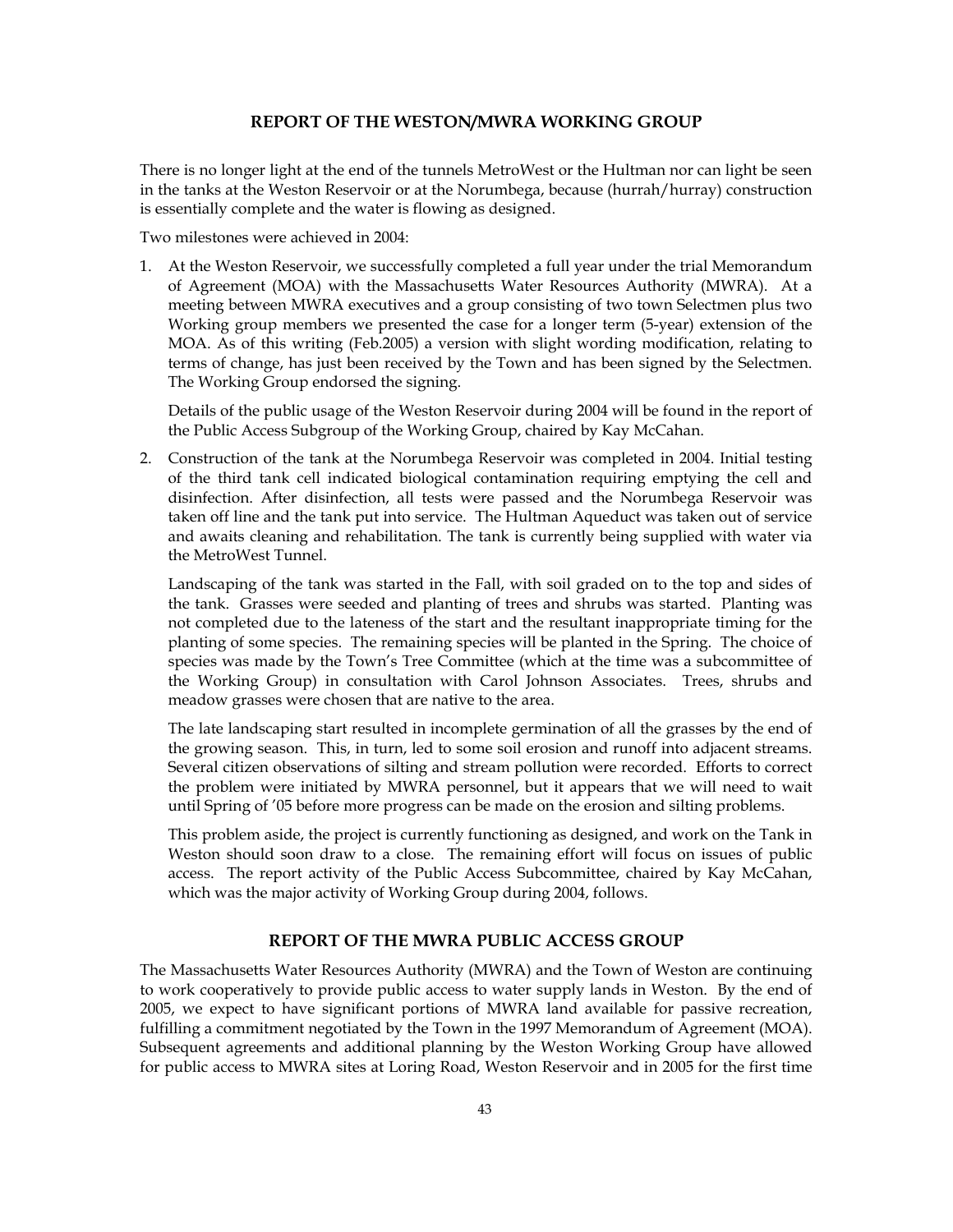in more than 50 years lands surrounding Norumbega Reservoir. These public access agreements are significant in light of the increased security concerns water suppliers have been faced with since the tragedy of 9/11.

### **Weston Reservoir**

On January 25, 2005 the Selectmen signed a five-year MOA with MWRA specifically for the Weston Reservoir. This five-year agreement was an extension of a one-year trial contract for the maintenance and upkeep of the lands surrounding the reservoir. Under the conditions of the agreement, MWRA continues to manage the land, buildings and water within the fenced area. MWRA will continue to be responsible for water quality testing and maintaining certain water levels in the 200 million gallon emergency back-up distribution reservoir. Occasionally, the MWRA draws down the reservoir to drain/clean the Loring Road Tanks or to test the new water infrastructure upstream.

In addition, during the Spring and Summer of 2005 the MWRA plans to rehabilitate the Ash Street Bridge, spanning the open channel. The scope of work includes repairing and repointing the 1901 granite stonework and adding a sidewalk. The temporary fence that protects a wetlands replication area north of the Reservoir will be removed once the Weston Conservation Commission is assured that the vernal pool and wetland areas are stabilized.

The Town and a volunteer group known as "Friends of the Weston Reservoir" have undertaken land management tasks outside the reservoir fence. Private funds have been raised to help maintain the trails, repair storm damage and, support the Mutt Mitt program, which provides plastic gloves on site for dog owners to pick up after their pets. The program has worked well because of the sustained efforts of the town and the commitment of the volunteers who keep the supply boxes filled. In addition, the "Friends" group completed a successful "clean-up" day in May to clear the trails and remove invasive species like buckthorn*.* People who use the reservoir and help in volunteer efforts come from several towns in the area. *Everyone using the reservoir is urged to be mindful of the beauty of the place and remove all trash.* 

### **Covered Storage Tank**

The MWRA in cooperation with the Town and in consultation with the Weston Working Group is planning to open the land surrounding Norumbega Reservoir & Schenck's Pond for public access in 2005. All landscaping and security fencing need to be completed for the Norumbega Covered Storage Project (NCS) (a 28-foot tall, 17-acre, 115 million-gallon water storage tank) before public access can be allowed in the area. Unusually heavy rains through the summer and fall of 2004 hampered the NCS site restoration. *Planting and tank perimeter security fencing will commence in spring 2005.* 

The Weston Working Group and the Weston Tree Advisory Committee reviewed the landscaping plans produced for the NCS project by Carol R. Johnson Associates. This \$1.5 million site restoration project includes complex drainage systems, appropriate soil mixtures using soil stock piled from the original site to use in customized soil mixtures required to plant native trees, shrubs and grasses. These plantings are expected to stabilize the top of the tank, the slopes and other disturbed areas of the site. Over 30 species of trees and 40 species of bushes have been selected (some 1,309 in all) in an effort to replicate the flora and fauna of the original site. The landscape architect noted that the newly installed plants would attract birds and small animals. As the tank site landscaping matures, through the spread of seeds and natural plant growth, a healthy system of great diversity is expected. Security fencing will be placed around the perimeter of the tank and MWRA staff will continue to have a strong presence in the area because the NCS facility is the largest in the MWRA system as well as for inspection, testing and maintenance.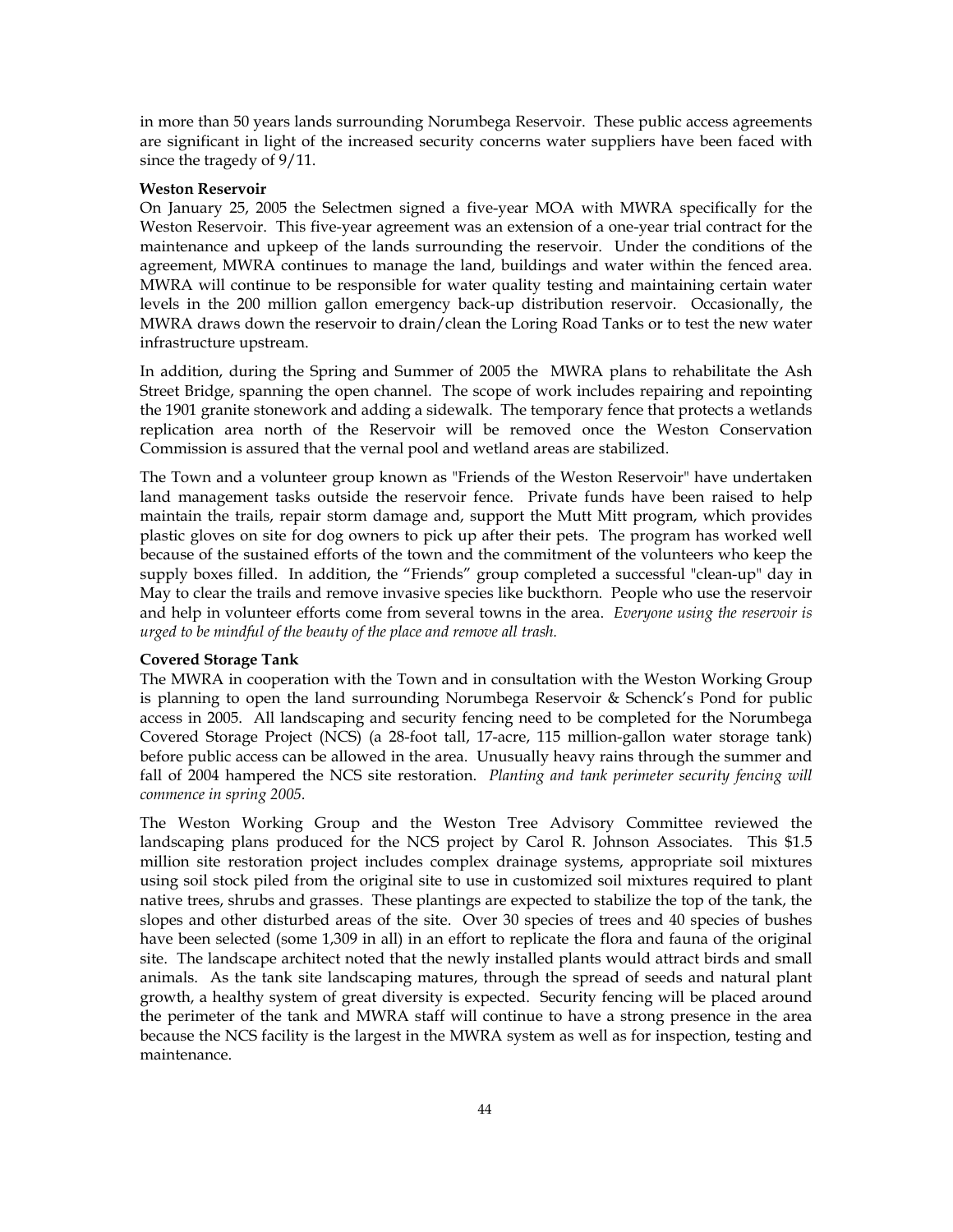### **Norumbega Reservoir and Schenck's Pond Area**

The existing 205 million gallon open reservoir is now off line, but will remain part of MWRA's emergency back-up system. As with Weston Reservoir, the MWRA is responsible for maintaining the water quality and water levels. The inner chain link fence that currently surrounds the Norumbega Reservoir will remain for safety and water supply protection. However, the property perimeter fence will be removed. The town plans to reestablish hiking trails in the area which will be accessible from the east via the Oak Street main entrance or the Hubbard Trail, from the South using the Lombard easement trail, and from the West on the existing trail along the Hultman Aqueduct. The MWRA will continue to use the top of the aqueduct for access to future construction projects designed to rehabilitate the Hultman Aqueduct and add connections to the tank.

The Schenck's Pond area will remain in its natural condition, with no fencing around the water body. There are no plans to fence the area when it opens to the public. General public access rules and land management policies will be consistent with other conservation land in Weston and policies followed on other MWRA land in consultation with the Water Supply Citizens Advisory Committee to MWRA. Under these policies and because of the potential for severe erosion, no motorized vehicles, bikes or horseback riding will be allowed. However, unlike Weston Reservoir, no dogs will be allowed for several reasons: 1) water quality maintenance, 2) lack of a Mitt Mutt program; and 3) concern for safety of dogs due to the proximity of the trail to Glen Road. Activities that will be encouraged include walking, jogging, and cross-country skiing. The lands surrounding Norumbega Reservoir and Schenck's Pond represent approximately 50 acres that will soon become available for the public's use and enjoyment.

The responsibility for ecologically sound management will be undertaken by the MWRA in partnership with the Town and its citizens. This joint endeavor makes it possible to protect the water supply and still provide passive recreational opportunities to some beautiful Commonwealth land located in Weston. The land has carried a significant and enduring legacy as part of the state's water supply system for many years. Now it will continue to provide Metro Boston with emergency back up capabilities, but with additional public benefits; a place for people to enjoy and a natural ecosystem for plants and wildlife to thrive.

## **REPORT OF THE TREE ADVISORY GROUP**

The Weston Tree Advisory Group ("TAG") was established by the Selectmen in November 2002 and its members met monthly through 2004. The group's primary mission is to identify suitable locations for trees and shrubs to be planted in the south side of the town as partial mitigation for the loss of 30 acres of forest land due to construction of the MWRA tank. The trees are paid for through a special tree fund set up by the MWRA in its Memorandum of Agreement with the Town, and labor is supplied by volunteers and the Town's Department of Public Works. 2004 plantings included these native species: Sugar Maple, Red Maple, Sourwood and Shadbush- all planted at Case Park.

To raise awareness of the importance of trees in the community, TAG and Weston Scouts sponsored an Arbor Day celebration on the grounds of the Scout House on April 30, 2004. Members of the TAG, with help from Weston DPW crew, prepared a hole for a new Sugar Maple to replace one on Scout property, which had died recently. Selectman Doug Gillespie read the Arbor Day proclamation and the Girl Scout and Brownie troops did readings and songs, concluding with planting and thorough watering of the new 8' tree. As a result of these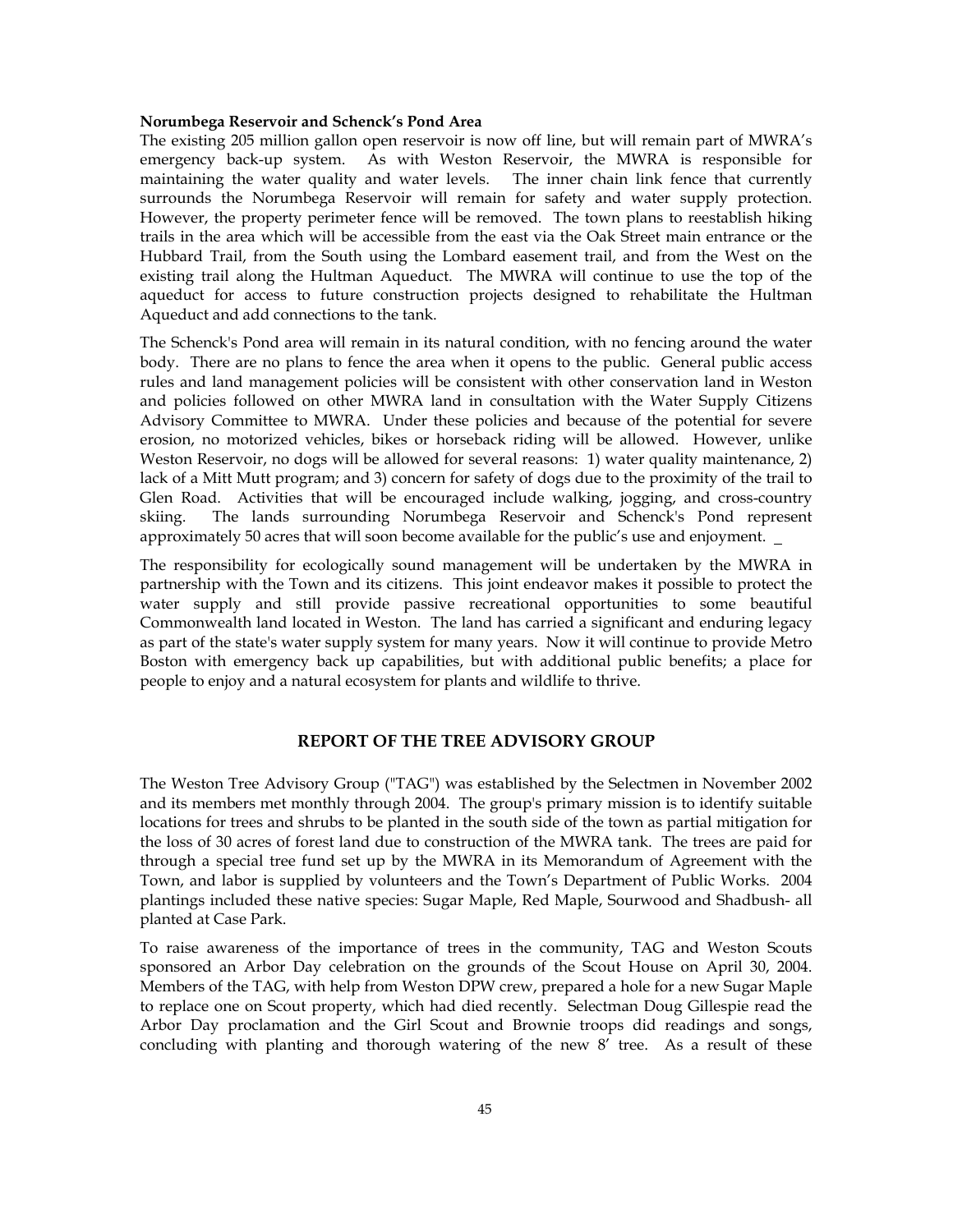plantings and educational efforts, the TAG will renew its "Tree City USA" designation from the National Arbor Day Foundation.

Other TAG functions included continuing review (for the Planning Board) of street tree removals proposed by NSTAR on scenic roads, and providing hoses and volunteer watering for the new trees in Case Park. In preparation for 2005 plantings, the group did walking inventories of planting needs at Weston Middle School, Wellington Historic District, Case Municipal Land, Oak Street and two sections of Glen Road.

## **REPORT OF THE PLANNING BOARD**

The Planning Board is responsible for the review of land division, either though the construction of a subdivision road or through submission of an Approval Not Required Plan ("ANR") under the Subdivision Control Law, if sufficient frontage exists. In addition, the Board reviews and approves proposals for new residential development constructed on a Scenic Roads; for new houses that exceed a certain square footage; for commercial projects; and for tree and stone wall removals provided that they occur within the Town's right of way on a designated Scenic Road. In 2004, the Board held 37 formal meetings, numerous public hearings and 25 site walks.

In 2004 the Board:

- 1) reviewed and approved eighteen Site Plan Approval Applications for new residential construction under the Residential Gross Floor Area ("RGFA") provision to the Zoning By-Law. Of these 18 "RGFA" Applications, 14 were for new construction along the Town's designated Scenic Roads;
- 2) reviewed and approved nine amendments to previously issued Approvals for new construction along Scenic Roads and/or proposed under the "RGFA" provision to the Zoning By-law;
- 3) endorsed three Approval Not Required Plans under the Subdivision Control Law ("ANR");
- 4) reviewed and gave Site Plan Approval for one day camp;
- 5) reviewed and gave Site Plan approval to three projects under the Town's General By-Law, the Scenic Road By-law, ;
- 6) reviewed and approved three Flexible Development Subdivision Plans;
- 7) reviewed and approved two Special Permits in the Personal Wireless Service Overlay District for improved telecommunications in the Town;
- 8) reviewed and gave recommendation to the Zoning Board of Appeals on a Comprehensive Permit Project under MGL Chapter 40B.

## Approval Not Required Plans

Submittal of an Approval Not Required Plan to the Planning Board for its endorsement is a means by which a landowner can subdivide his property, provided there is sufficient frontage, as determined by the Zoning By-law. The Planning Board endorsed three "ANR" Plans under the Subdivision Control Law, for the following reconfigured lots:

- creation of a 0.31 acre non-buildable parcel from a building lot on Wellelsey Street (Matton) to adjoin a building lot on Walker Street (Lanzillo) ;
- a reconfiguration of two building lots on Winsor Way and Wellesley Street, owned by Caldwell, into one building lot;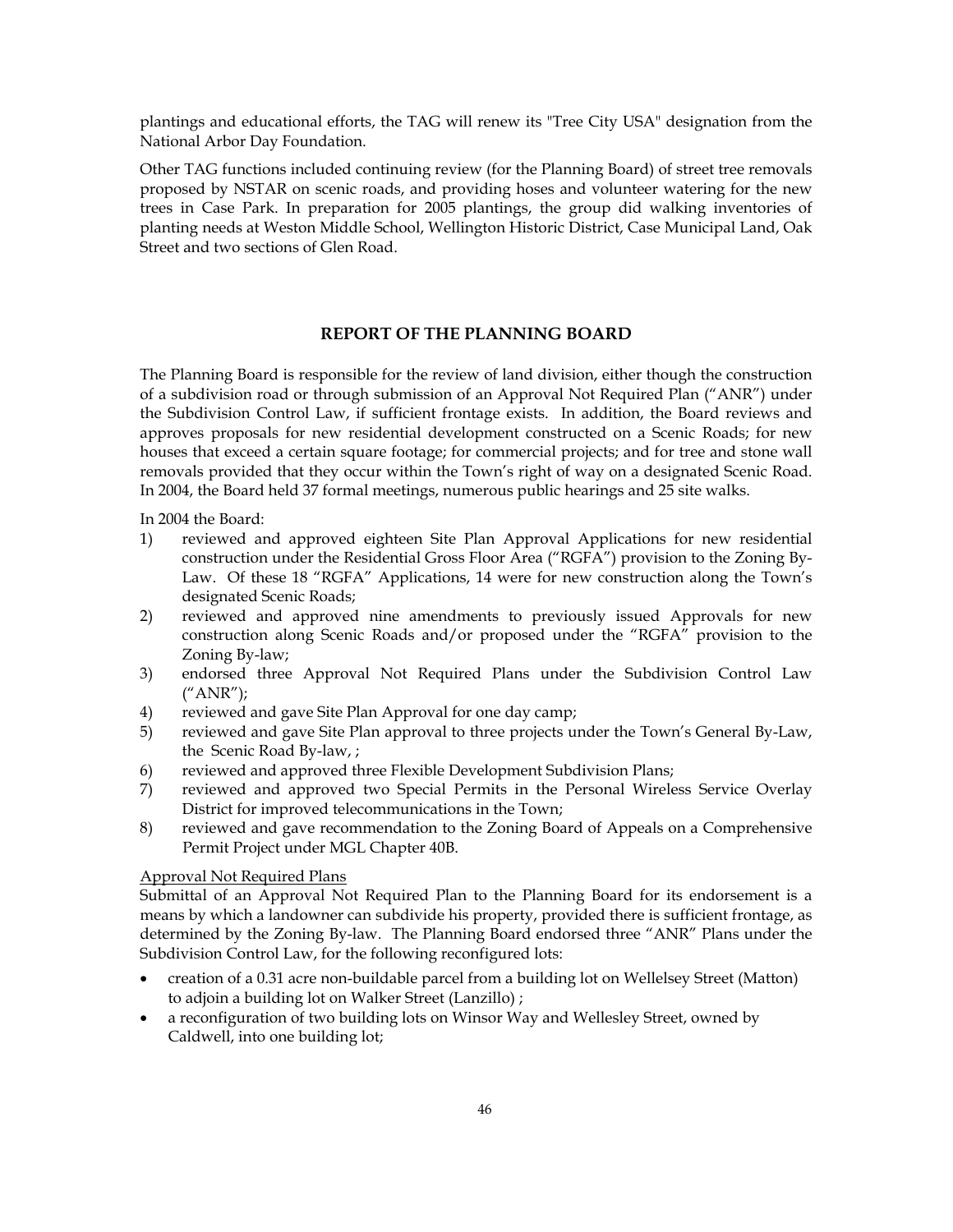• subdivision of a 19.04 acre parcel of land owned by the Willis Family Trust on Concord Road where 17.61 acres was deeded to the Weston Forest and Trail Association , Inc, and 1.43 acres was carved out as an "excepted parcel".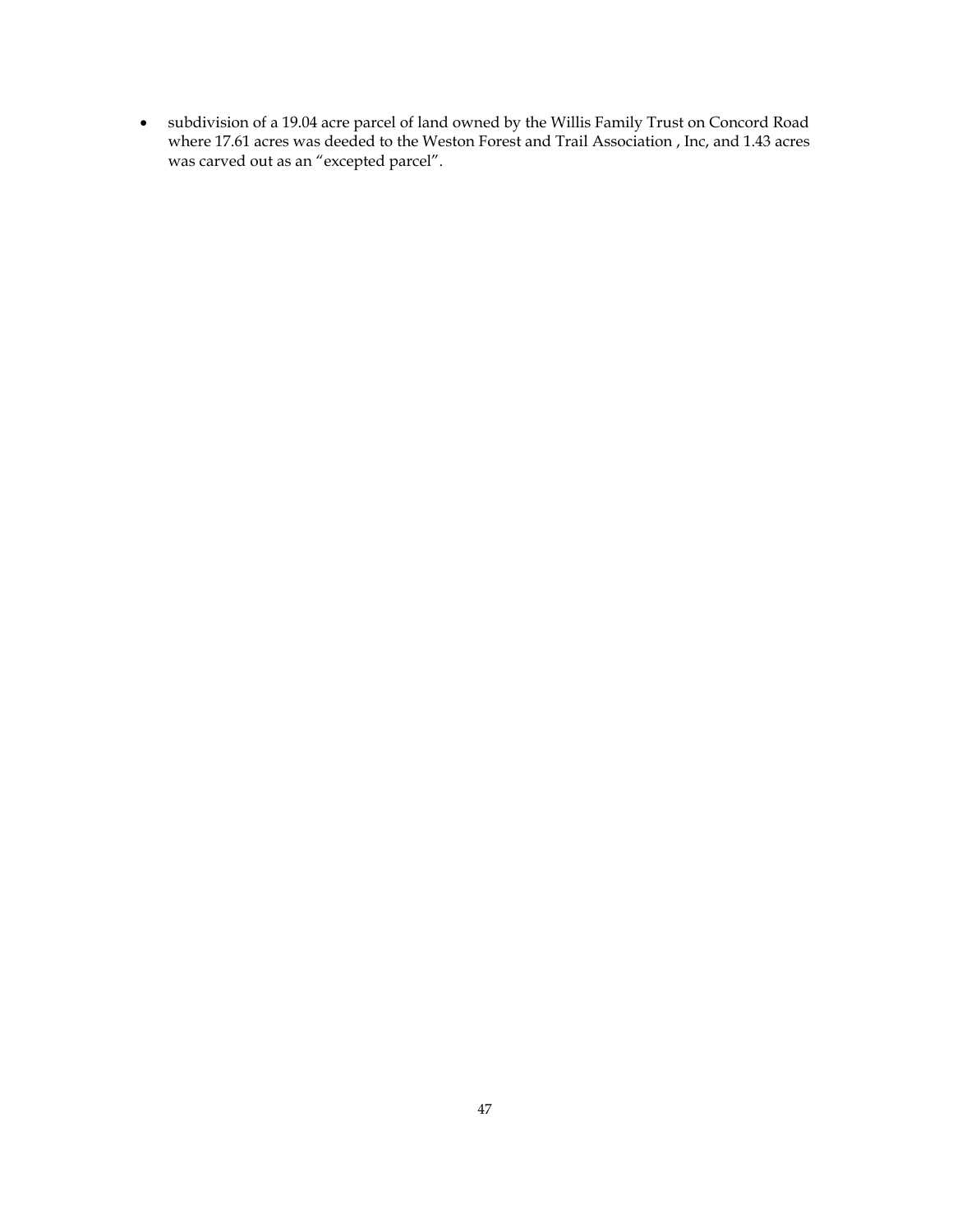Site Plan Approval under the Residential Gross Floor Area

Eighteen projects that exceeded the Residential Gross Floor Area Ratio (RGFA) for a house greater than 10% of its lot size or a house that was greater than 6,000 SF were reviewed and approved by the Board.

*Teardowns:* Fourteen of these applications and approvals were given to projects that included a teardown of the original smaller home. The teardowns include:

| 360 Winter Street   | 425 Glen Road        | 235 Glen Road        |
|---------------------|----------------------|----------------------|
| 118 Chestnut Street | 541 North Avenue     | 118 Scotch Pine Road |
| 125 Conant Road     | 9 Skating Pond Road  | 113 Merriam Street   |
| 63 Ash Street       | 448 Concord Road     | 85 Pine Street       |
| 10 Ripley Lane      | 51 Hallett Hill Road |                      |

*Vacant Parcels:* Four Projects that involved construction on vacant land under the "RGFA" include: Lot 4 Highland St., Lot 2 Cutter's Bluff Subdivision, 84 Love Lane, and 72 Love Lane.

Conditions placed on all these projects include elimination of unnecessary exterior lighting, reducing the elevation of the house, maintenance of existing vegetation and addition of new vegetative buffers, reduction in the amount of impervious surface and management of stormwater.

The Board granted amendments to previously issued Special Permits or Site Plan Approvals for the following properties: 299 Meadowbrook Road, 448 Concord Road, 1118 Scotch Pine Road, 44 Tamarack Road, 805 Boston Post Road, 60 Buckskin Drive, 174 Highland Street, 133 Boston Post Road.

Town of Weston's General By-Laws, Article XXVI

Removals of stone walls and/or significant trees located in the public right of way of designated Scenic Roads require previous approval from the Planning Board. Approval was given for the removal and reconstruction of stone walls at 222 Merriam Street and 10 Ripley Lane. The Weston Department of Public Works requested removal of several trees and a portion of a stone wall in order to construct a sidewalk on a portion of Highland Street. A public site walk was held along with a public hearing.

### Subdivision Approval

The Board approved three subdivisions under the Flexible Development provision to the Zoning By-Law and endorsed a previously approved subdivision. The Kovar parcel at 296 Merriam Street, divided into two buildable lots with a third 5.19 acre lot conveyed to Weston Forest and Trail Association, Inc, was endorsed by the Board this winter.

The Fallon property at No. 55 Hidden Road was divided into two buildable lots where one lot contains the existing house and is 1.96 acres and the other lot is vacant and contains 2.02 acres.

A two-lot subdivision on the west side of Love Lane, owned by the RJ Shillman Trust, was divided into two lots containing 2.35 acres and 4.4 acres. One lot has received Site Plan Approval for a barn like structure that will contain living and sport facilities, and automotive storage. The other lot will contain a greenhouse.

A three-lot subdivision containing 8.3 acres was submitted by the Ganson Nominee Trust, Carol G. Burnes and The Estate of Charles J. Paine. One of the lots contains an existing occupied home which formerly gained access from Chestnut Street, Number 140 Chestnut Street. After the subdivision Plan was approved, a common driveway was constructed and the house gained access from Highland Street. The other two lots contain no structures.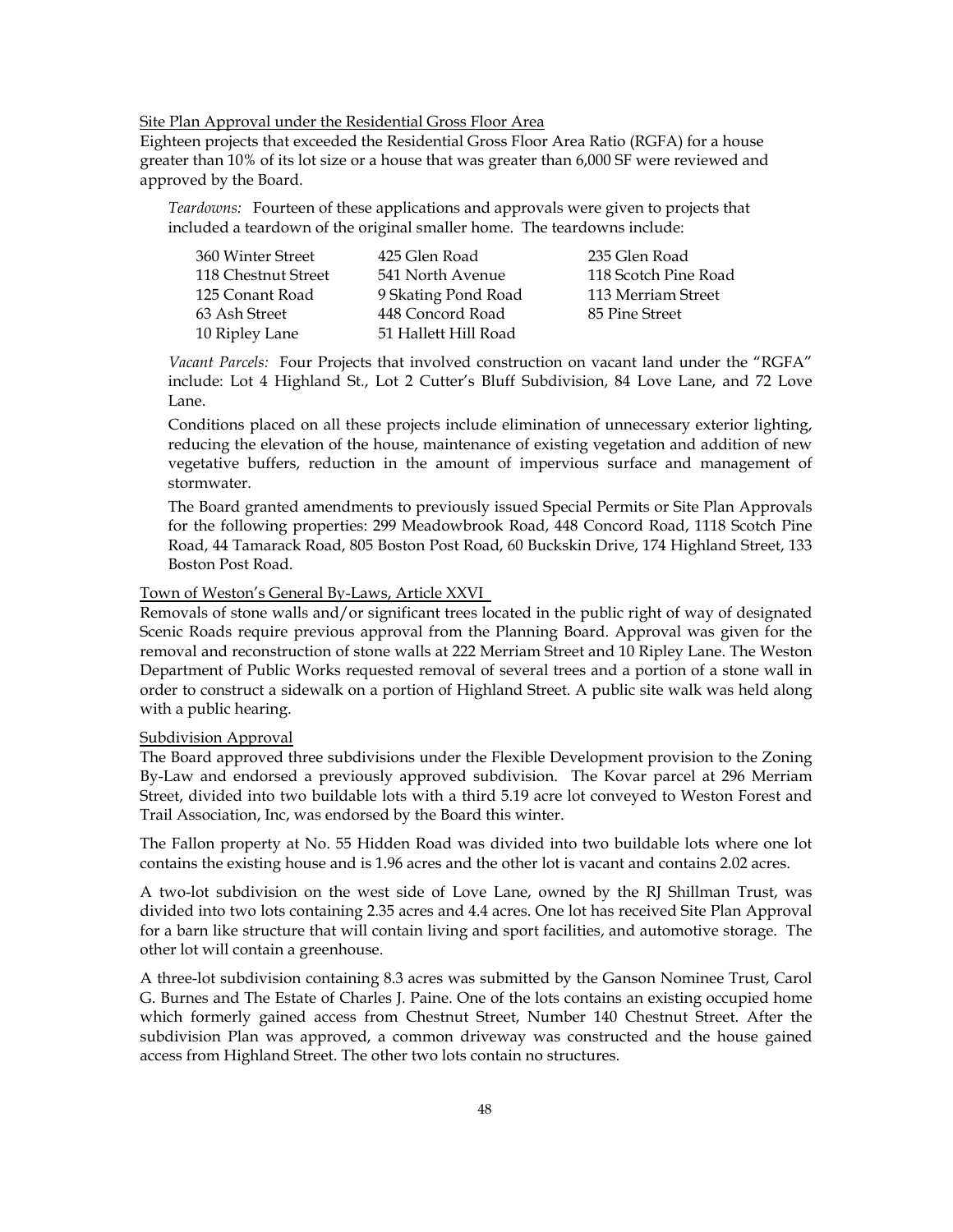### Non Residential

Meadowbrook Day Camp received Site Plan Approval from the Planning Board for a period of five years, contingent its compliance with specific conditions.

## Telecommunications

The Planning Board issued a Special Permit to Southwestern Bell Mobile Systems, d/b/a Cingular for construction of a 100 foot monopole capable of supporting two providers. The monopole will be located in the rear of the Police Station parcel, south of the Linwood Cemetery, behind the Police Station. A Special Permit was issued to Bell Atlantic Mobile, d/b/a/ Verizon, for installation of twelve panel antennas attached to the Cingular Monopole. The Town will relocate its Police communication equipment at the top of the monopole. The Planning Board worked closely with the Weston Police Chief and Health Director on this project.

The Planning Board and Zoning Board of Appeals attended a workshop on legal issues related to the Telecommunications Act, given by Town Counsel.

### **Other**

Planning Board staff and consultants continued their practice of meeting with developers and prospective applicants on Thursday afternoon to explain the Site Plan Approval process for new construction under the Residential Gross Floor Area and Scenic Road By-Law.

Discussions continued with Lee Barbieri, buyer of the 40 acre parcel formerly owned by the Paine Estate on Highland Street and Boston Post Road. The project, as envisioned by the owner, will be a residential development for people over 55 years of age that will include approximately 71 units of duplex and stand alone housing plus a clubhouse and tennis courts. The Board has requested that some affordable units be included in the housing mix. Plans include rehabilitation of a historic house on Boston Post Road which may include additional affordable housing units.

The project will require a zoning change since the Zoning By-Law does not currently allow this type of use and density. The Planning Board is drafting an amendment to the by-law which must be adopted at Town Meeting in order for this project to go ahead. The Active Adult Residential District or "AARD", will be a use allowed in a Single Family Residence "A" and Single Family Residence "B" District, provided that a parcel contains a minimum of 40 acres, has a Concept Plan approved by 2/3 vote of Town Meeting, contains a certain percentage of affordable housing, meets open space and design criteria and receives a Special Permit by the Planning Board. The Concept Plan will be specific enough for Town residents to get a fairly accurate picture of the appearance and impacts of a project.

The owner of the project intends to present this plan to the May 2005 Town Meeting.

The Planning Board provided recommendations to the Case Campus Traffic Improvements and Parking Committee on improved parking and traffic circulation at the site. Additional goals of the Board were preservation of the historic streetscape, preservation of green space and minimization of lighting effects on abutters.

The Planning Board provided recommendations requested by the Board of Selectmen on the disposition of the Willis Trust Land on Concord Road and the proposed alteration of Hilltop Road.

The Board assisted the Zoning Board of Appeals in a review of the Site Plan for a proposed project under Chapter 40B, affordable housing legislation, for the parcel at 680 South Avenue. The project includes construction of sixteen units of housing, with four units classified as "affordable" under State guidelines.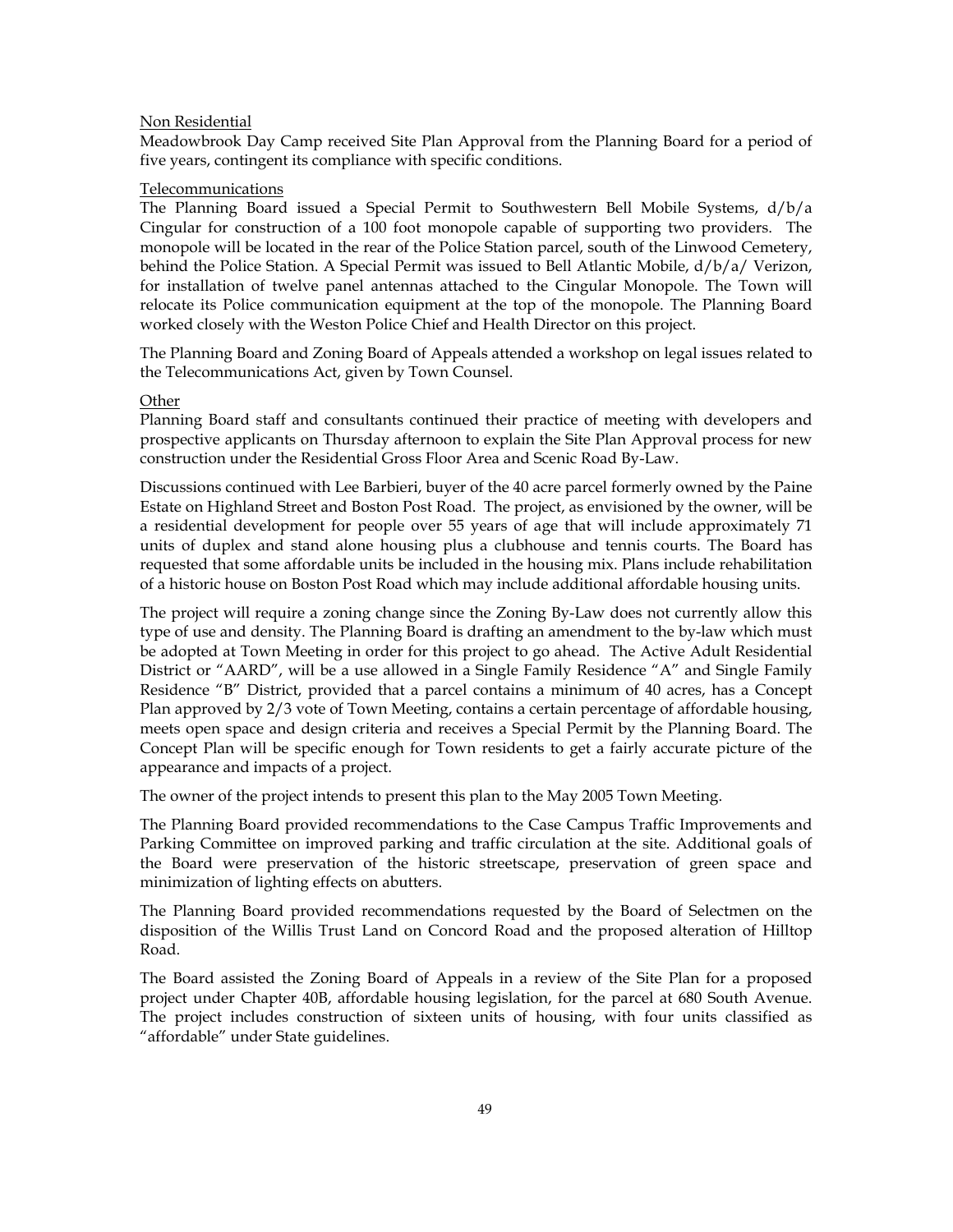The Board continued its work with the Historical Commission on the implementation of the rehabilitation of the historic house and barn at 809-811 Boston Post Road that is part of a Chapter 40B affordable housing project.

Finally, the Board has met with numerous homeowners and developers over the year to discuss disposition and development of their land.

## **REGIONAL PLANNING AGENCIES**

## **METROPOLITAN AREA PLANNING COUNCIL**

The Metropolitan Area Planning Council is the regional planning and economic development district representing 101 cities and towns in metropolitan Boston. In addition, the Council shares oversight responsibility for the region's federally funded transportation program as one of 14 members of the Boston Metropolitan Planning Organization. The Council's legislative mandate is to provide technical and professional resources to improve the physical, social and economic condition of its district, and to develop sound responses to issues of regional significance. The Council provides research, studies, publications, facilitation and technical assistance in the areas of land use and the environment, housing, transportation, water resources management, economic development, demographic and socioeconomic data, legislative policy and interlocal partnerships that strengthen the operation of local governments.

The Council is governed by 101 municipal government representatives, 21 gubernatorial appointees, and 10 state and 3 city of Boston officials. An Executive Committee composed of 25 members oversees agency operations and appoints an executive director. The agency employs approximately 30 professional and administrative staff. Funding for Council activities is derived from contracts with government agencies and private entities, foundation grants, and a percapita assessment charged to municipalities within the district.

In the past year, the Council has focused on initiatives that respond to regional challenges, some of which include:

- **Municipal planning:** working with more than 25 communities under the Executive Order 418 program. EO 418 provides communities with up to \$30,000 in state funding to undertake overall visioning on local planning issues, including housing, economic development, natural resources, and transportation.
- **Bringing advanced technology to cities and towns in the region:** a contract with Pictometry International will provide aerial photographic images that municipal departments, including police and fire, can utilize to improve service delivery.
- **Adoption of smart growth principles:** MAPC developed and adopted principles of good planning practice that will encourage sustainable patterns of growth to benefit people living throughout the metro Boston region. MAPC is also a founding member of the Massachusetts Smart Growth Alliance.
- **Metro Data Center:** The Center is an official US Census affiliate, helping to distribute demographic data throughout the region, including demographic, economic, and housing profiles for all 101 communities in metro Boston.
- **Transportation planning:** as vice chair of the Boston Metropolitan Planning Organization, MAPC worked to develop the 25-year Regional Transportation Plan as well as the annual Transportation Improvement Program, including transportation spending priorities for the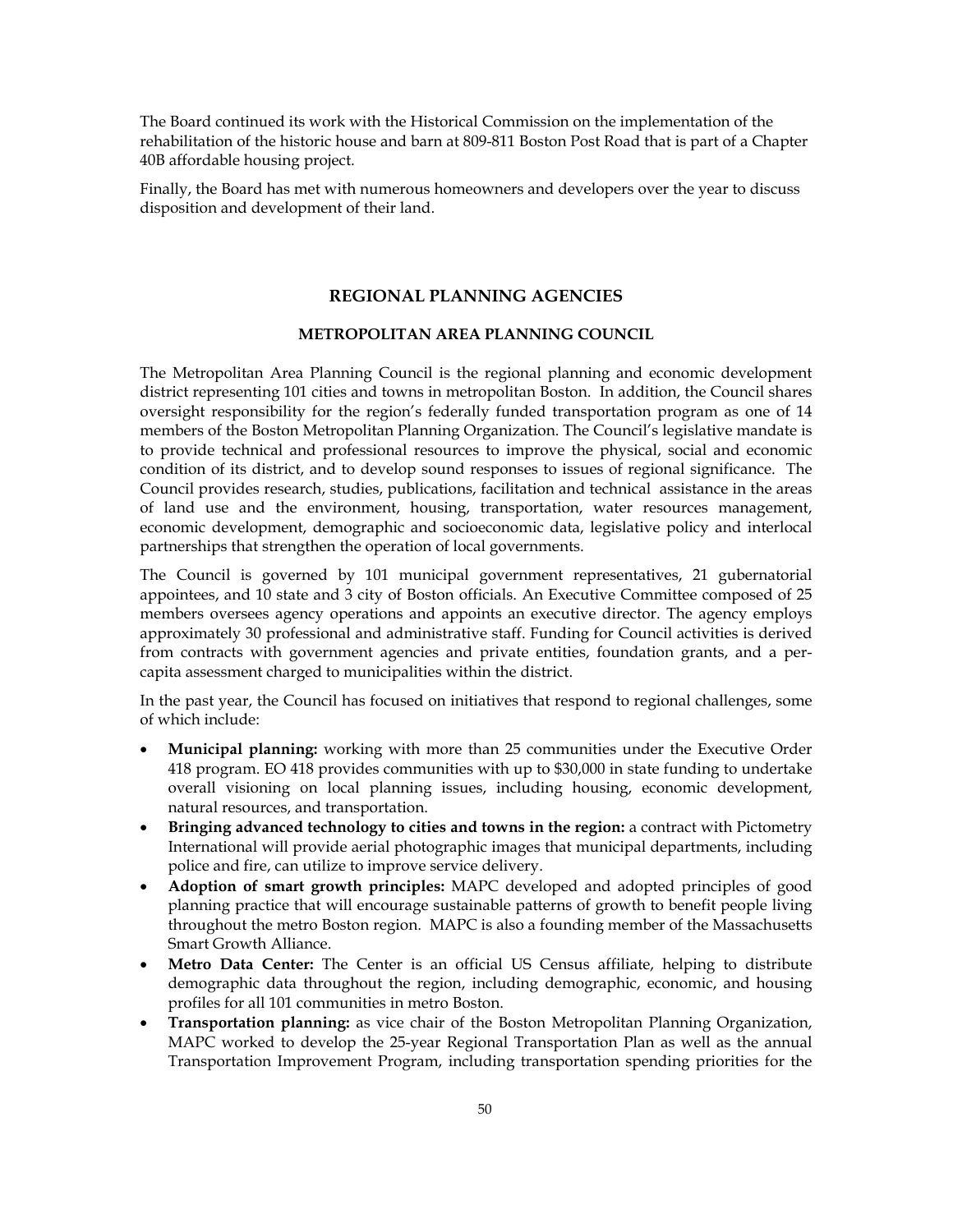region. We also spearheaded development of transportation spending criteria, taking into account environmental, economic, and equity considerations.

- **Metropolitan Highway System Advisory Board**: MAPC staffs this board, established in 1997 by the Commonwealth to advise the Massachusetts Turnpike Authority on issues relative to land use, air rights, zoning, and environmental impacts associated with development of land owned by the authority.
- **Regional Services Consortiums:** The four regional consortiums established by MAPC collectively purchased \$18 million in office supplies and highway maintenance services for its 31 member municipalities. The project also facilitates collegial forums among members' chief administrative officers focused on collaborative problem solving and resource sharing. MAPC recently became the purchasing and administrative agent for the Greater Boston Police Council, which assists over 300 units of local government in the purchase of police vehicles and other public safety supplies.
- **Metro Mayors Coalition:** Working with the mayors and city managers of 10 municipalities in the urban core on issues such as group purchasing, employee health insurance, security and emergency coordination, and municipal relief legislation.
- **Homeland security:** addressing homeland security issues by facilitating cross-municipal partnerships between police, fire, and emergency management departments to acquire and share equipment, and more generally to plan for emergencies involving multiple municipalities; fiduciary agent for state/ federal grant funding through the Massachusetts Executive Office of Public Safety.
- **Hazard mitigation:** initiating a federally-funded partnership to produce a hazard mitigation plan to protect nine coastal communities in the event of natural disasters, including flood, winter storm, wind, fire, and geologic hazards.

Please visit our website, www.mapc.org, for more details about these and other activities.

## **Metrofuture: Making A Greater Boston Region**

MAPC has launched a new civic process, called MetroFuture, to create an updated regional vision and growth strategy for metropolitan Boston. MetroFuture engages city and town governments, state agencies, non-profits, business, labor and academic groups in this planning process. The outcome will be a vision and growth strategy that puts the region on a sustainable path in terms of land use, economic, environmental and social issues. MAPC will need the support of a broad range of organizations in the region to help plan, fund and implement this new framework for addressing the challenges facing metropolitan Boston.

The effort to create this new strategy was launched on October 29, 2003 at a Boston College Citizens Seminar. More than 400 citizens from a wide range of local and regional groups attended the event, and expressed their opinions on the region's resources and challenges as well as their own visions for the future. This input will be critical as we move to the next phase of this exciting multi-year project. Please visit the project web site, www.metrofuture.org, for more information.

- Evaluation of the recently enacted 40R Smart Growth legislation;
- Presentation by EOEA on the Commonwealth Capital Plan and how it can assist MWGMC member communities in its efforts to obtain grants;
- MetroWest Transportation Taskforce focuses specifically on analyzing and advocating for MWGMC communities on transportation matters In 2004 the Taskforce began preparation of a Suburban Mobility Grant application;
- Technical Assistance and Information Services to our member communities; and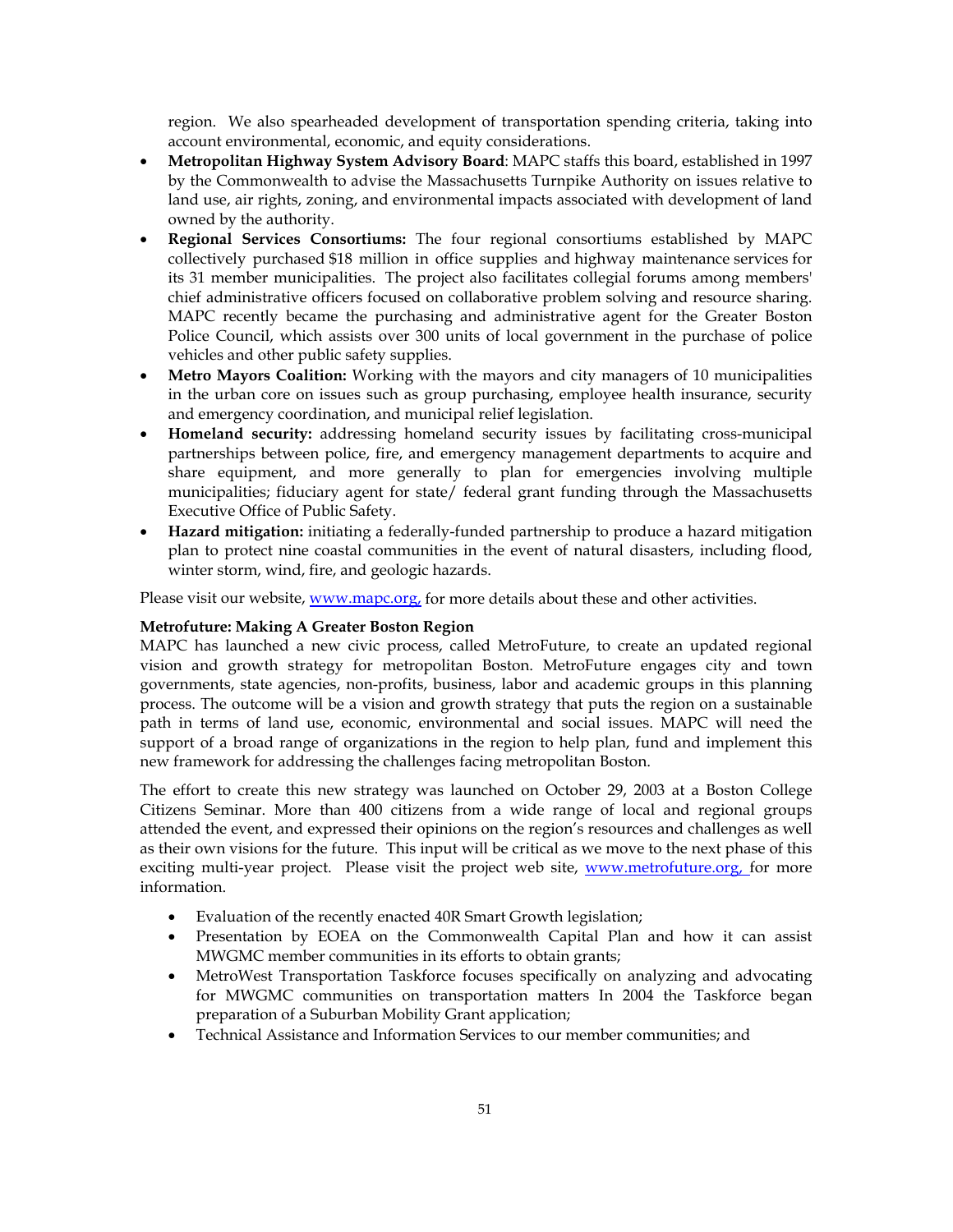• Submitted an application for a Smart Growth Technical Assistance Grant on behalf of Framingham and Southborough to develop Low Impact Development Bylaws, which will be used by other member communities.

## **REPORT OF THE METROWEST GROWTH MANAGEMENT COMMITTEE**

MetroWest Growth Management Committee (MWGMC), which celebrates its 20th anniversary in January, includes leaders from Ashland, Framingham, Holliston, Marlborough, Natick, Southborough, Sudbury, Wayland, and Weston. Created by an act of the Legislature in 1963, it is the oldest subregion of the Metropolitan Area Planning Council (MAPC). The agency helps local leaders meet growth management challenges by facilitating inter-local collaborative planning and problem solving to enhance the quality of life and economic competitiveness of the MetroWest region and serves as a forum for state and local officials to address issues of regional importance.

One selectman/mayor or city council member and one planning board member represent each member community. Funding for the MWGMC comes from member assessments, grants and contracts. MWGMC maintains an office in Natick and employs a staff of two to deliver core services to member communities. Weston's representative to the Committee is Selectman Douglas Gillespie. Weston's assessment is \$3,960.

Growth management requires elected officials to balance new development, protect the environment, and provide funding for municipal services – all while maintaining a community's unique quality of life. The Committee serves as a think tank and advocate for locally initiated regional solutions to policy and planning challenges shared by MetroWest communities. We regularly bring together elected officials and planning staff from neighboring communities to address regional growth management issues. Some of the topics addressed at our monthly meeting this past year included:

- FY04 Strategic Plan for MWGMC;
- Pay as you throw (PAYT) pricing of solid waste services MetroWest experience and available state assistance;
- MetroFuture presentation to update members on the MAPC's recent initiative to update MetroPlan, the agency's 1990 regional plan. This large-scale participatory initiative will develop a vision for the Metro Boston region's future;
- Evaluation of the recently enacted 40R Smart Growth legislation.
- Presentation by EOEA on the Commonwealth Capital Plan and how it can assist MWGMC member communities in its efforts to obtain grants;
- Presentation by MAPC on the Suburban Mobility Grant Program
- Review of proposed developments under our Regional Impact Review program to assess regional impacts and to influence local and state permitting of development.
- Monthly Planners' Roundtable for local planners and planning board members. ;
- Annual Legislative Caucus, which in 2004 was attended by ten members from the Massachusetts Senate and House;

MWGMC also provides **Technical Assistance and Information Services** to our members. The Committee applied for a Smart Growth Technical Assistance Grant on behalf of Framingham and Southborough to develop Low Impact Development Bylaws. This grant, if awarded, will also enable the creation of generic LID bylaws for use by MetroWest member communities. Services also include maintaining the only regional database that tracks current development. We also maintain extensive files documenting the history of significant development through the MetroWest area.